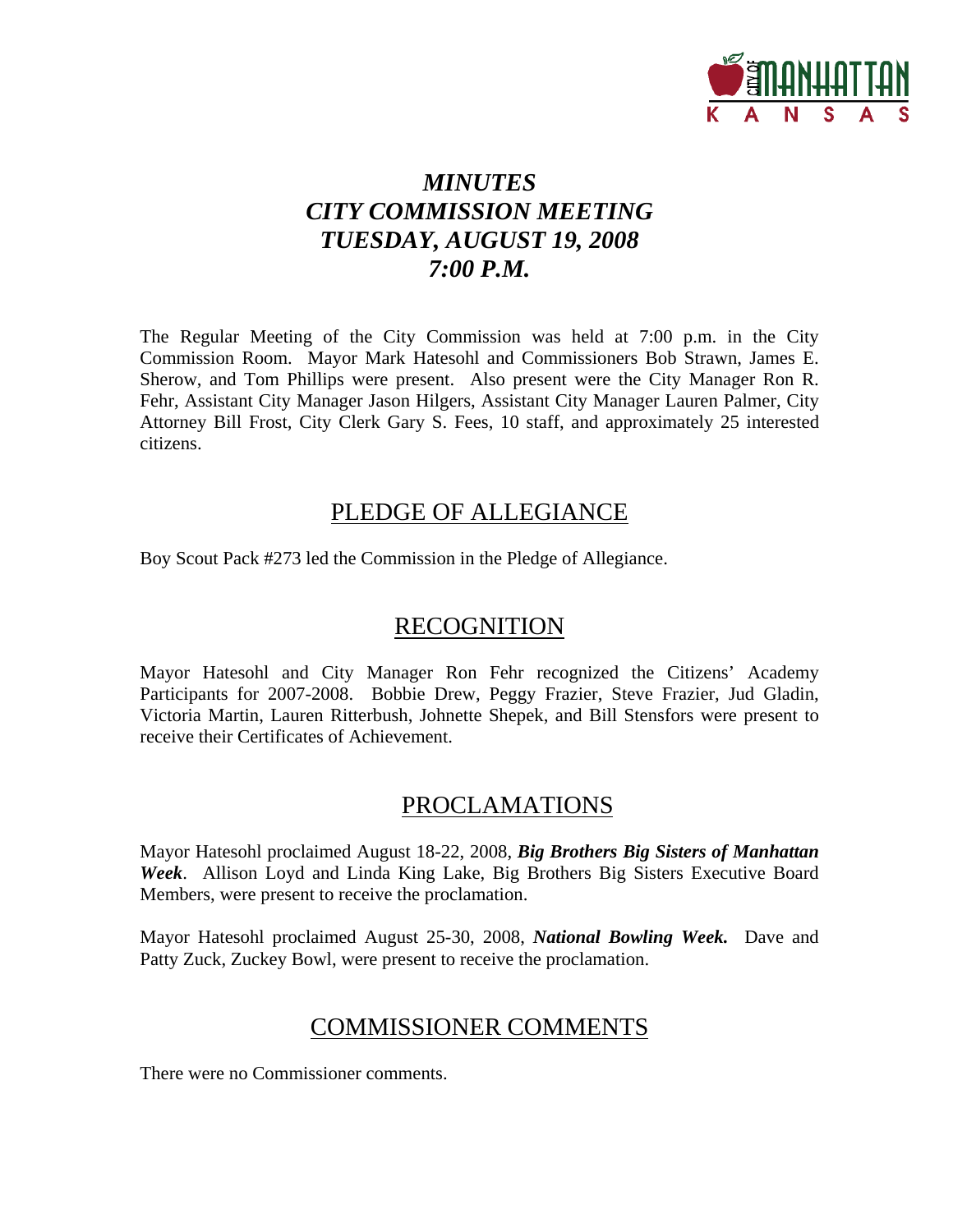Minutes City Commission Meeting August 19, 2008 Page 2

## CONSENT AGENDA

(\* denotes those items discussed)

#### **MINUTES**

The Commission approved the minutes of the Regular City Commission Meeting held Tuesday, August 5, 2008, and the Special City Commission Meeting held Tuesday, August 12, 2008.

#### **CLAIMS REGISTER NO. 2588**

The Commission approved Claims Register No. 2588 authorizing and approving the payment of claims from July 30, 2008, to August 12, 2008, in the amount of \$1,729,751.56.

#### **LICENSE – FIREWORKS DISPLAY**

The Commission approved a Fireworks Display License on August 29, 2008, for Purple Power Play on Poyntz, 100 Manhattan Town Center, Manhattan, Kansas.

#### **FINAL PLAT – GTM SPORTSWEAR ADDITION, UNIT FOUR**

The Commission accepted the easements and rights-of-way, as shown on the Final Plat of GTM Sportswear Addition, Unit Four, generally located 275 feet north of the intersection of Enoch Lane and U.S. Highway 24, based on conformance with the Manhattan Urban Area Subdivision Regulations.

#### **FINAL PLAT – MCCALL CATS PUD ADDITION**

The Commission accepted the easements and rights-of-way, as shown on the Final Plat of McCall Cats PUD Addition, generally located west of Hayes Drive, north of McCall Road and east of Hostetler Drive, based on conformance with the Manhattan Urban Area Subdivision Regulations.

#### **ORDINANCE NO. 6714 – REZONE – LOTS 30A and 30B, HIGHLAND MEADOWS ADDITION, UNIT ONE**

The Commission approved Ordinance No. 6714 rezoning Lots 30A and 30B, Highland Meadows Addition, Unit One, generally located 600 feet west of the intersection of Harland Drive and Highland Ridge Drive, from R-2, Two-Family Residential District, to R-3, Multiple-Family Residential District, based on the findings in the Staff Report *(See Attachment No. 1)*.

#### **FINAL PLAT – HIGHLAND MEADOWS ADDITION, UNIT FIVE**

The Commission accepted the easements and rights-of-way, as shown on the Final Plat of Highland Meadows Addition, Unit Five, generally located 600 feet west of the intersection of Harland Drive and Highland Ridge Drive along the west side of Highland Ridge Drive, based on conformance with the Manhattan Urban Area Subdivision Regulations.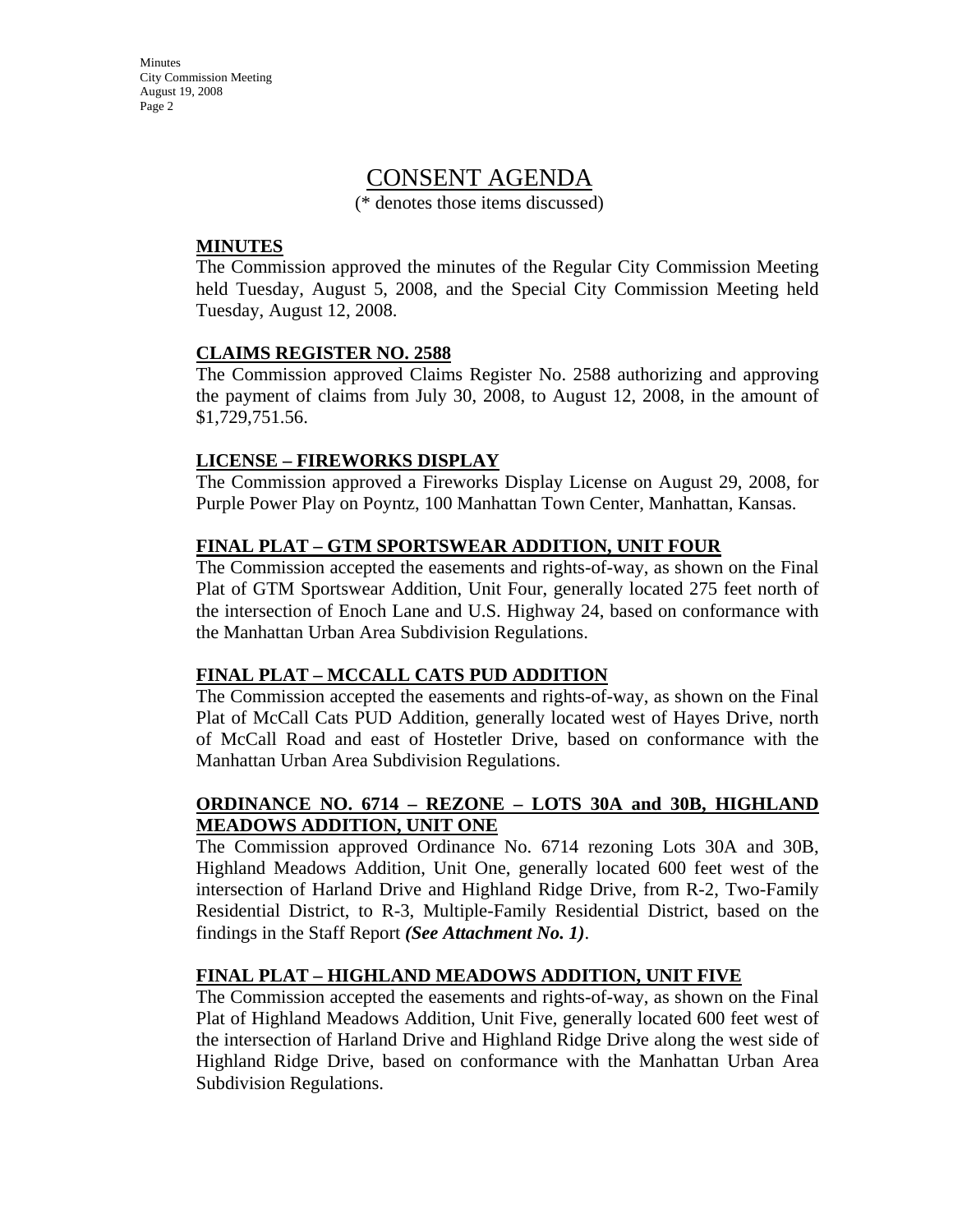# CONSENT AGENDA (*CONTINUED*)

#### **\* ORDINANCE NO. 6715 – ADOPT – 2009 BUDGET**

Ron Fehr, City Manager, responded to questions from the Commission.

The Commission approved Ordinance No. 6715 adopting the 2009 City Budget.

**\* ORDINANCE NO. 6716 – AMEND – WATER RATE STRUCTURE** Ron Fehr, City Manager, responded to questions from the Commission.

The Commission approved Ordinance No. 6716 adopting the increase in rate structure of the water utility.

**\* ORDINANCE NO. 6717 – AMEND – WASTEWATER RATE STRUCTURE** Ron Fehr, City Manager, responded to questions from the Commission.

The Commission approved Ordinance No. 6717 adopting the increase in rate structure of the wastewater utility.

**\* RESOLUTION NO. 081908-A – ADOPT – 2009-2014 CAPITAL IMPROVEMENTS PROGRAM**

Ron Fehr, City Manager, responded to questions from the Commission.

The Commission approved Resolution No. 081908-A adopting the 2009-2014 Capital Improvements Program.

#### **ORDINANCE NO. 6718 – VACATE RIGHT-OF-WAY – JARDINE DRIVE (ADJACENT TO 1532 UNIVERSITY DRIVE)**

The Commission approved Ordinance No. 6718 vacating a portion of Jardine Drive right-of-way adjacent to 1532 University Drive.

#### **ORDINANCE NO. 6719 – NO PARKING – PRAIRIE LAKES ADDITION**

The Commission approved Ordinance No. 6719 prohibiting parking along one side of all streets in all current and future units of the Prairie Lakes Addition.

#### **RESOLUTION NO. 081908-B – TEMPORARY NOTE SERIES NO. 2008-02**

The Commission accepted the best bid for selling the notes and approved Resolution No. 081908-B issuing Temporary Note Series No. 2008-02 in the amount of \$3,010,000.00 to finance the following nine (9) special assessment and capital projects to be debt financed: *Lee Mill Heights Addition, Unit 4, Phase 1, Storm Water (SM0703), Sanitary Sewer (SS0705), Street (ST0710), and Water (WA0706) Improvements; Silo Townhomes, Storm Water Improvements (SM0805); City Park Playground Renovation (CP820P); Downtown Redevelopment (North End) – Moro Street Improvements (ST0805); Southwest Fire Station Design (FRX75P); and Northwest Fire Station Design (FR775P).*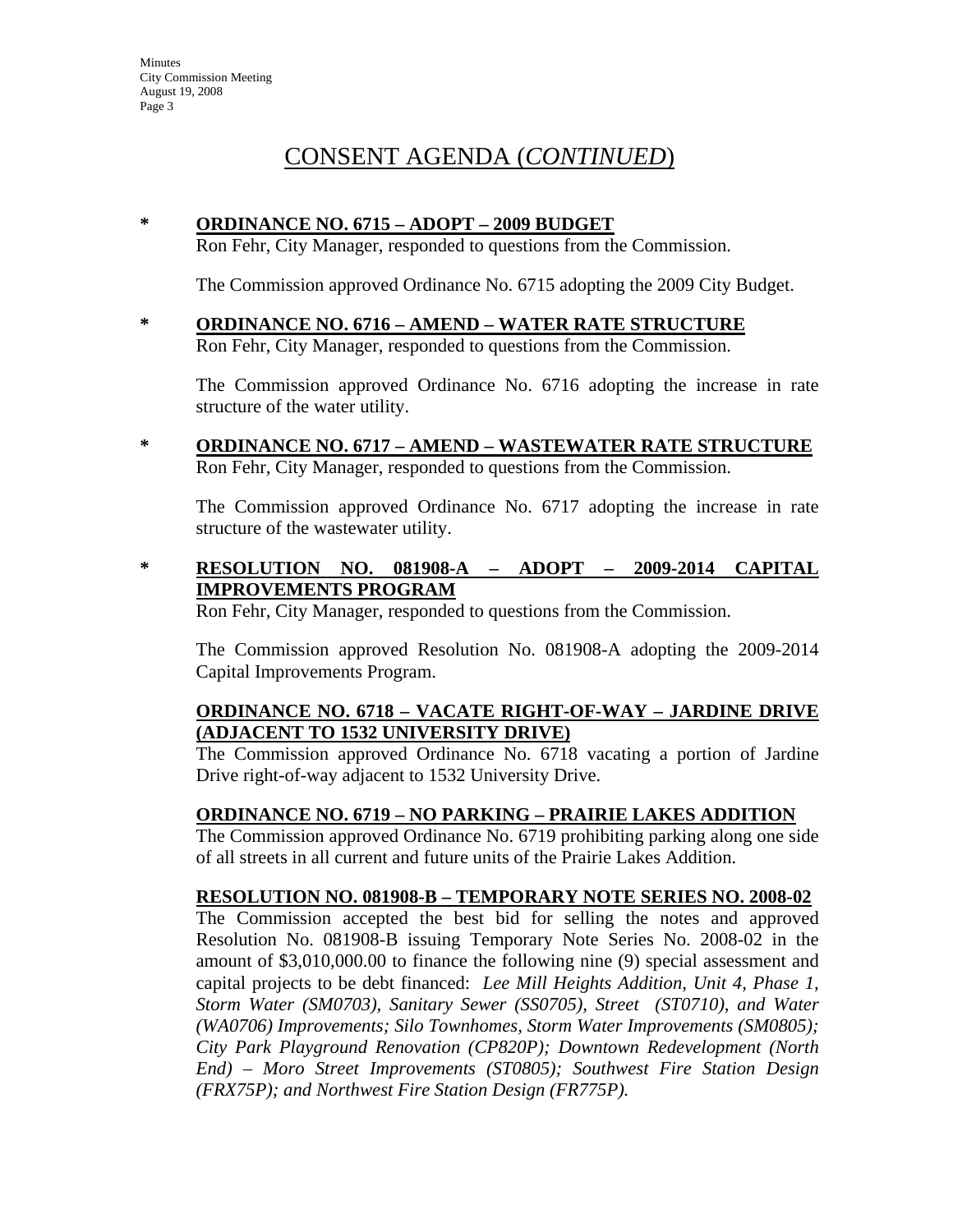# CONSENT AGENDA (*CONTINUED*)

#### **NEGOTIATE CONTRACT – STONE POINTE PEDESTRIAN BRIDGE (SP0701)**

The Commission accepted the recommendation of the Selection Committee and authorized City Administration to negotiate a contract with Olsson Associates, of Manhattan, Kansas, for the design of Stone Pointe Pedestrian Bridge (SP0701).

#### **REVISED AGREEMENT – LINEAR PARK TRAIL REPAIR (PECAN CIRCLE)**

The Commission approved the revised agreement between the City of Manhattan and NRCS for repair of the Linear Park Trail, Pecan Circle area of Wildcat Creek, for damage caused by the 2007 floods, with the City's share not to exceed \$57,500.00.

#### **CHANGE ORDER NO. 1 – LEE MILL VILLAGE ADDITION – SANITARY SEWER IMPROVEMENTS (SS0704)**

The Commission approved Change Order No. 1 for Lee Mill Village Addition, Sanitary Sewer Improvements (SS0704), resulting in a net increase in the amount of \$45,304.40 (+8.3 %) to the contract with Lutrell Construction Company, Inc. of Olathe, Kansas.

#### **CHANGE ORDER NO. 1 – LEE MILL VILLAGE ADDITION – STORM SEWER IMPROVEMENTS (SM0702)**

The Commission approved Change Order No. 1 for Lee Mill Village Addition Storm Sewer Improvements (SM0702), resulting in a net increase in the amount of \$134,507.66 (+26.5%) to the contract with Lutrell Construction Company, Inc. of Olathe, Kansas.

#### **WAIVE FEES – MANHATTAN AREA HOUSING PARTNERSHIP – BROOKFIELD ADDITION**

The Commission approved the request from the Manhattan Area Housing Partnership to waive building permit fees and have the City of Manhattan finance the water and sewer hook-up fees and the sanitary sewer interceptor fee for eight (8) residential units in the Brookfield subdivision.

### **\* WAIVE FEES – HOMECARE HOSPICE – GRAND MERE DEVELOPMENT**

Lowell Kohlmeier, Vice Chair, Board of Trustees, Homecare and Hospice Foundation, provided additional information on the status of fundraising efforts.

The Commission approved the request from Homecare and Hospice to waive building permit fees and have the City of Manhattan finance the water and sewer hook-up fees for its development in Grand Mere.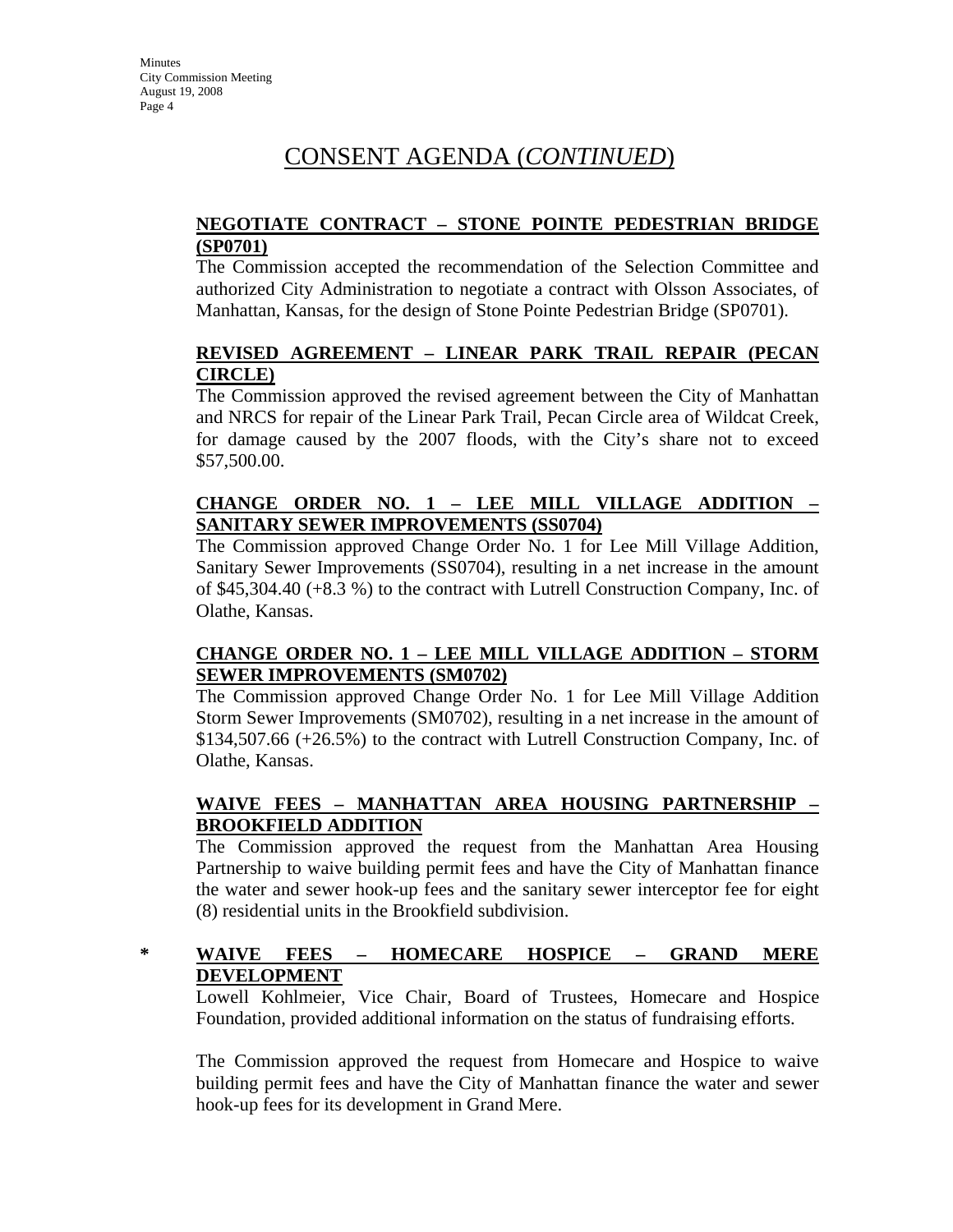# CONSENT AGENDA (*CONTINUED*)

After discussion, Commissioner Sherow moved to approve the consent agenda, as read. Commissioner Phillips seconded the motion. On a roll call vote, motion carried 4-0, with the exception of Item D, *Final Plat of GTM Sportswear Addition, Unit Four*, and Item E, *Final Plat of McCall Cats PUD Addition*, which carried 3-0, with Commissioner Strawn abstaining; and, with the exception of Item H (1), *2009 City Budget*, and Item H (4), *2009- 2014 Capital Improvements Program*, which carried 3-1, with Commissioner Strawn voting against the items.

# GENERAL AGENDA

#### **FINAL CONSIDERATION - ECONOMIC DEVELOPMENT APPLICATION - GE AVIATION**

Lauren Palmer, Assistant City Manager, presented the economic development funding criteria, proposed incentive package, job and wage requirements, annual accountability provisions, updated clawback provisions, performance grant, return on investment, average starting salaries, and significant aspects of the proposal. She then answered questions from the Commission regarding the rate of return and positions to be hired locally by GE Aviation.

Ron Fehr, City Manager, responded to questions from the Commission and clarified the return on investment to the City.

Maritiza Murguita, representing GE Aviation, informed the Commission of her position with GE Aviation and stated that the investment in their company will be a really good investment for the City, Kansas State University, and the community.

After discussion, Commissioner Strawn moved to authorize the Mayor and City Clerk to execute an Economic Development Incentives Agreement with GE Aviation based upon the outline of incentives that includes a forgivable loan and a performance grant. Commissioner Phillips seconded the motion. On a roll call vote, motion carried 4-0.

#### **FIRST READING – REZONE - 1017- 1019 HOSTETLER DRIVE**

Eric Cattell, Assistant Director for Planning, presented the item.

Mark Bachamp, Schultz Development, provided additional background information on the rezoning request, presented an aerial sketch of the Kentucky Fried Chicken (KFC) restaurant and traffic flow, and provided photos of the exterior and interior of the facility. He informed the Commission that Dean Leonida, owner of KFC, was present to answer any questions.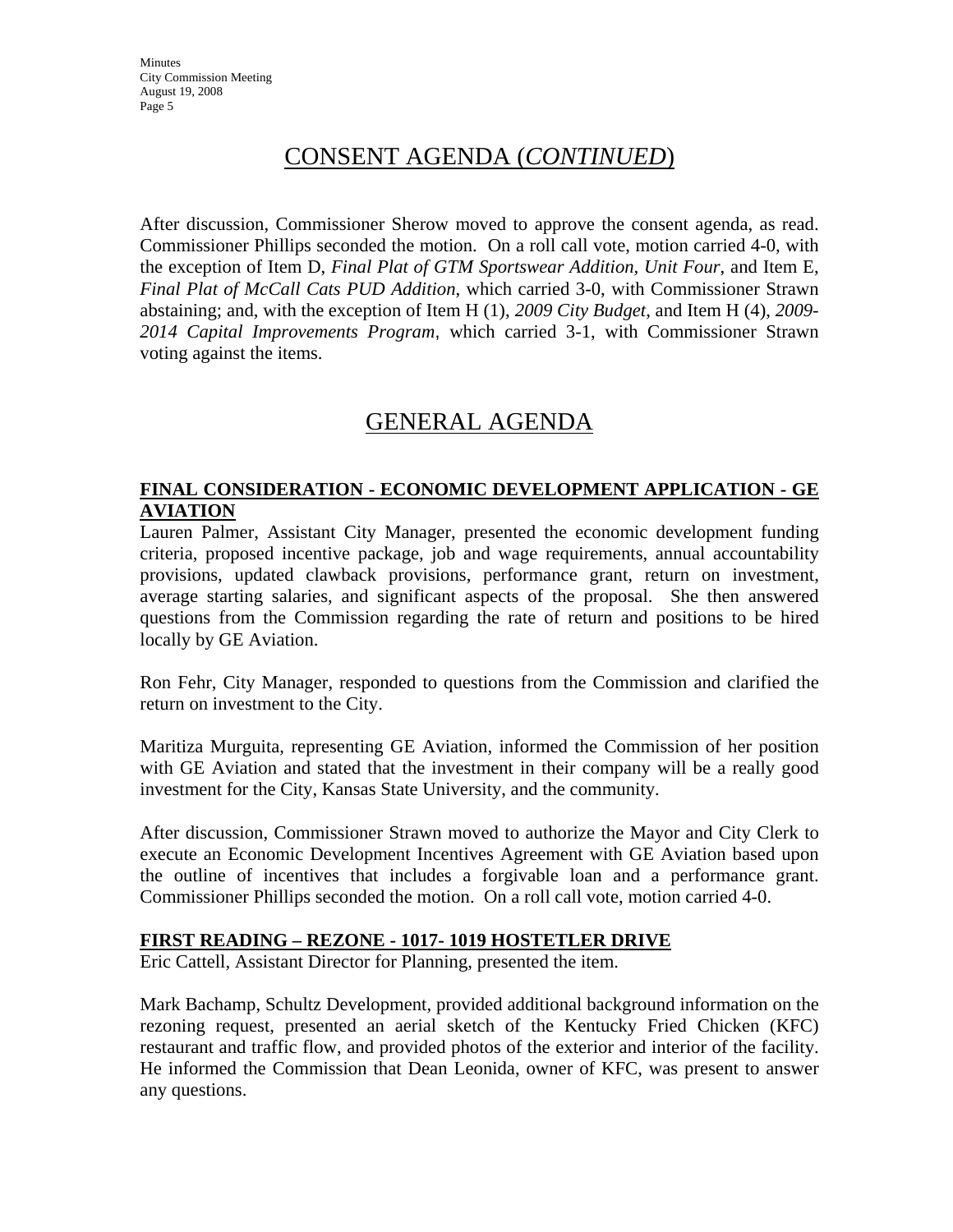Minutes **City Commission Meeting** August 19, 2008 Page 6

### GENERAL AGENDA (CONTINUED)

#### FIRST READING - REZONE - 1017-1019 HOSTETLER DRIVE (CONTINUED)

Ron Fehr, City Manager, responded to questions from the Commission regarding the corridor study and anticipated improvements that will need to be made to accommodate future growth.

After discussion, Commissioner Sherow moved to approve first reading of an ordinance rezoning a 1.6 acre tract of land, generally located at 1017 and 1019 Hostetler Drive, from I-2 Industrial Park District, to C-5, Highway Service Commercial District, based on the findings in the Staff Report (See Attachment No. 2). Commissioner Strawn seconded the motion. On a roll call vote, motion carried 4-0.

#### FIRST READING - AMEND - THE FINAL DEVELOPMENT PLAN - and REZONE - K-MART, COMMERCIAL PLANNED UNIT DEVELOPMENT

Eric Cattell, Assistant Director for Planning, presented the item and answered questions from the Commission.

After discussion, Commissioner Sherow moved to approve first reading of an ordinance amending the Final Development Plan of the K-Mart Commercial Planned Unit Development and Ordinance No. 4635, as proposed, based on the findings in the Staff Report (See Attachment No. 3), with the one condition of approval, as recommended by the Manhattan Urban Area Planning Board; and, approve first reading of an ordinance rezoning a 1,302 square foot tract of land, generally located at 401 E. Poyntz Avenue, from PUD, Commercial Planned Unit Development District, to C-5, Highway Service Commercial District, based on the findings in the Staff Report (See Attachment No. 4). Commissioner Phillips seconded the motion. On a roll call vote, motion carried 4-0.

#### FIRST READING - PROCESS FOR PUBLIC IMPROVEMENT CONTRACTS

Bill Frost, City Attorney, presented the item and responded to questions regarding the proposed Charter Ordinance and process.

Ron Fehr, City Manager, provided additional information about the process for public improvement contracts and stated that certain projects will lend to an alternative process.

After additional discussion, Commissioner Phillips moved to approve first reading of a Charter Ordinance regarding the process for developing public improvement contracts. Commissioner Sherow seconded the motion. On a roll call vote, motion carried 4-0.

#### **ADJOURNMENT**

At 8:08 p.m. the Commission adjourned.

ees, CMC, City Clerk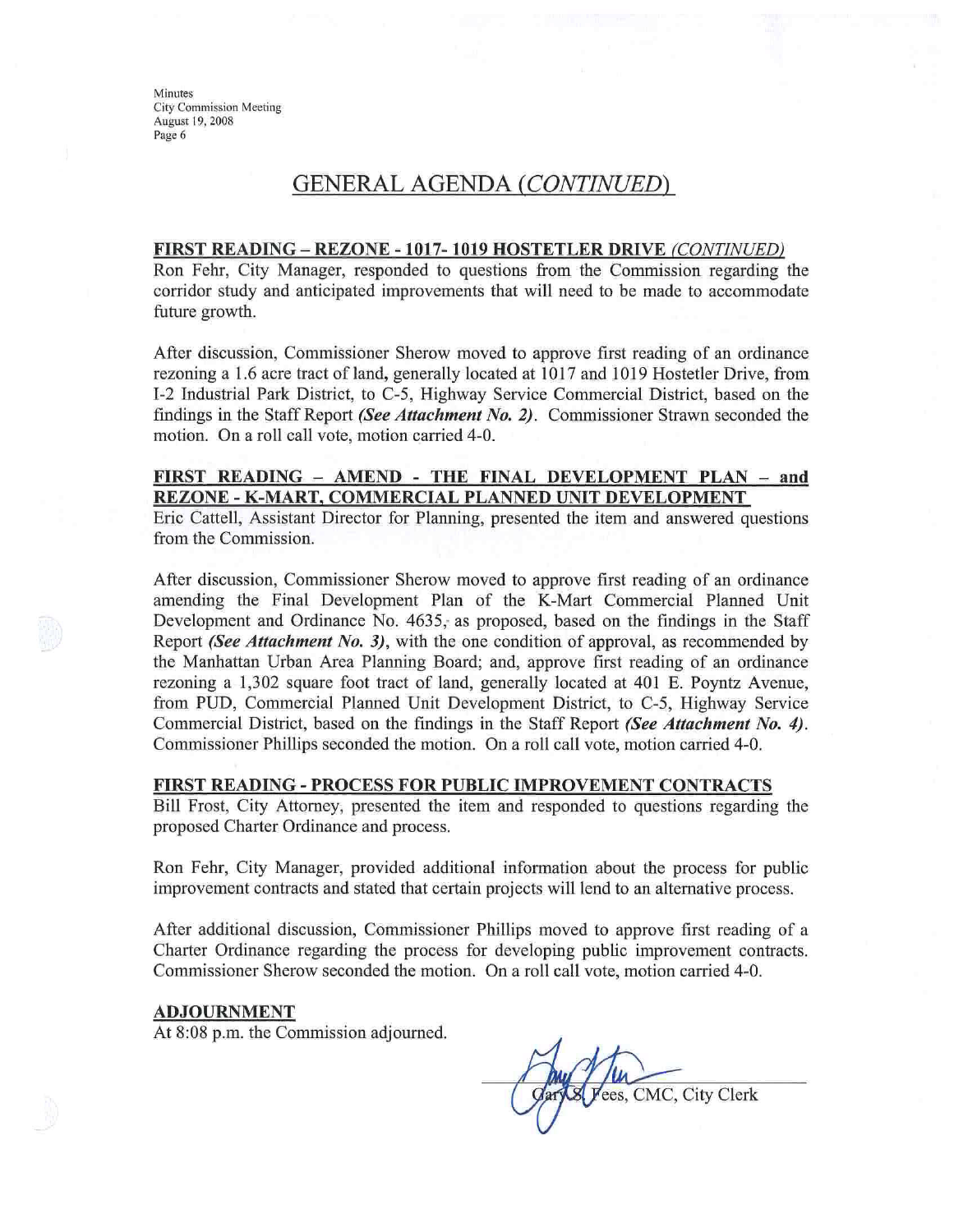#### **STAFF REPORT**

#### **ON AN APPLICATION TO REZONE PROPERTY**

**FROM:** R-2, Two-Family Residential District

**TO:** R-3, Multiple-Family Residential District

**APPLICANT:** Schultz Development, Inc.

**ADDRESS:** 1213 Hylton Heights Road, Suite 129, Manhattan, Kansas 66502

**OWNERS:** Highland Ridge Partners, III, LLC

**ADDRESS:** 2850 S.W. Mission Woods Drive, Topeka, Kansas 66641

**LOCATION:** generally located on two vacant tracts of land approximately 600 feet west of the intersection of Harland Drive and Highland Ridge Drive and along the west side of Highland Ridge Drive. The property is more particularly described as Lot 30A and Lot 30B, Highland Meadows, Unit One, an Addition to the City of Manhattan, Riley County, Kansas.

**AREA:** 18,943 square feet (.43 acres)

#### **DATE OF PUBLIC NOTICE PUBLICATION:** Monday, June 30, 2008

#### **DATE OF PUBLIC HEARING: PLANNING BOARD:** Monday, July 21, 2008 **CITY COMMISSION:** Tuesday, August 5, 2008

**EXISTING USE:** Vacant residential building sites

**PHYSICAL AND ENVIRONMENTAL CHARACTERISTICS:** The site is relatively flat and consists of two (2) platted residential lots designed for single-family attached structures. The site slopes gradually to the west to an existing drainage ditch, which drains to Wildcat Creek further north of the site.

#### **SURROUNDING LAND USE AND ZONING:**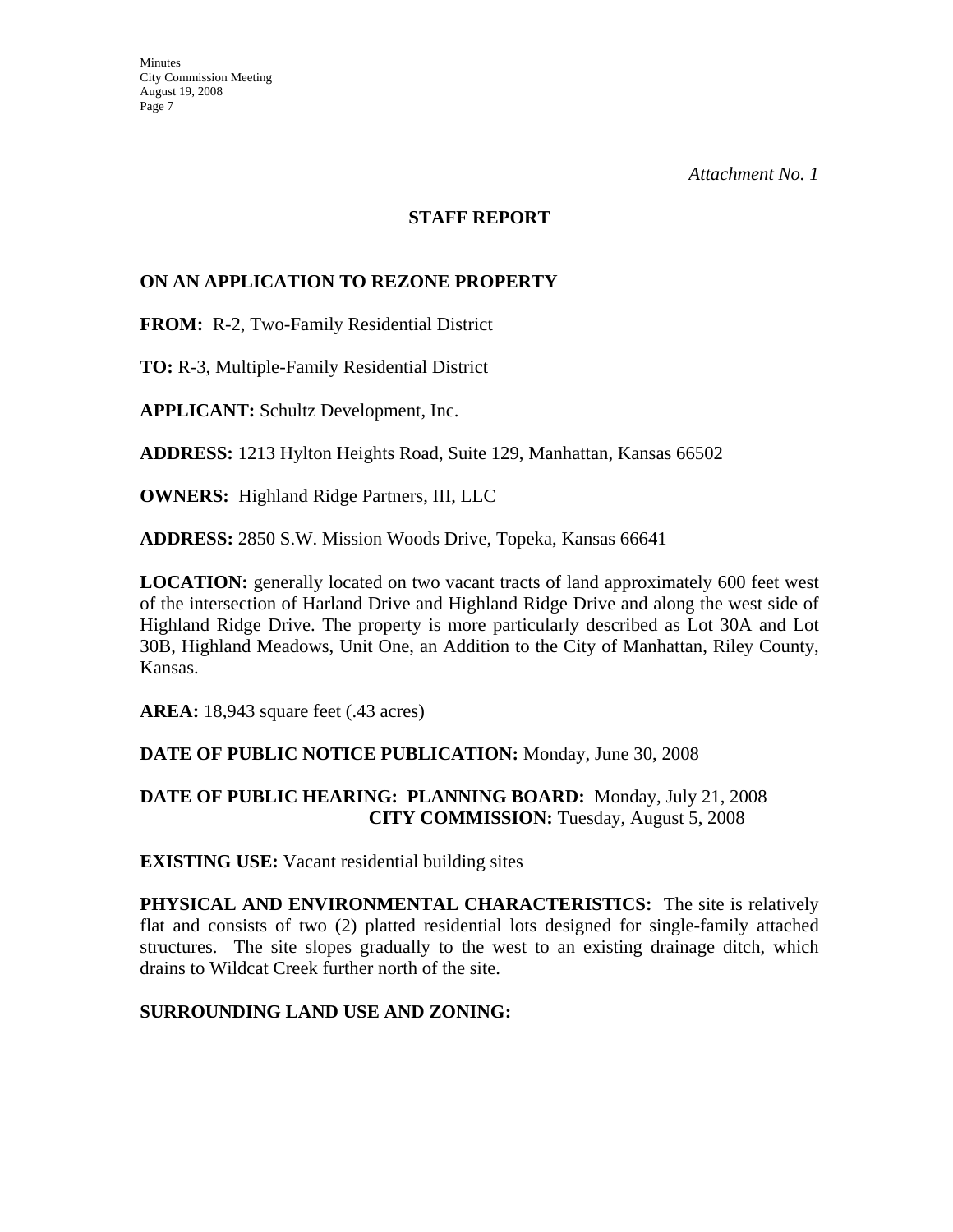- **(1)** NORTH: multiple-family apartment complex under construction, Wildcat Creek, Wildcat Creek Road,; R-3, Multiple-Family Residential District and Riley County G-1, General Agriculture.
- **(2)** SOUTH: Single-family attached and single-family detached homes; R-2, Two-Family Residential District and R-1, Single-Family Residential District.
- **(3)** EAST: Highland Ridge Drive and single-family attached homes; R-2, Two-Family Residential District.
- **(4)** WEST: Agricultural grazing and range land, rural residential single-family homes on large tracts of land; Riley County G-1, General Agriculture District.

**GENERAL NEIGHBORHOOD CHARACTER:** The site is in a developing neighborhood with single-family detached, single-family attached homes to the east and south and a multiple-family apartment complex to the north. To the west of the site, the area is agricultural in nature with grazing and range land.

**SUITABILITY OF SITE FOR USES UNDER CURRENT ZONING:** The R-2, Two-Family Residential District permits single-family detached, single-family attached and two-family residential dwellings as well as churches, chapels, temples and synagogues, group homes, parks and playgrounds and schools. The site is suitable for the singlefamily attached dwellings, as platted.

**COMPATIBILITY OF PROPOSED DISTRICT WITH NEARBY PROPERTIES AND EXTENT TO WHICH IT MAY HAVE DETRIMENTAL AFFECTS:** In general, the R-3 District is compatible with the adjoining properties. The existing R-3 District was previously approved in 2005 and the rezoning reflects a minimal expansion to the existing R-3 District. No adverse impacts on adjoining property are expected.

The applicant's intent is to utilize the rezoning site so that an accessory use for a swimming pool and a small maintenance building with two bathrooms can be constructed to serve the multiple-family apartment complex under construction The rezoning site is proposed to be replatted with Lot 31, zoned R-3 District, to the north so that the accessory use can be located on the same lot as the principal structure, the apartment building under construction. The accessory improvements will be an amenity to the apartment complex and in character with the Highland Meadow community. An increase in light and noise can be expected from the seasonal use, particularly during the summer months. During the cooler months and winter, the proposed use will be closed and not in use. No traffic impacts are expected, since the proposed swimming pool will only serve the apartment buildings to the north and northeast, which are within walking distance of the pool.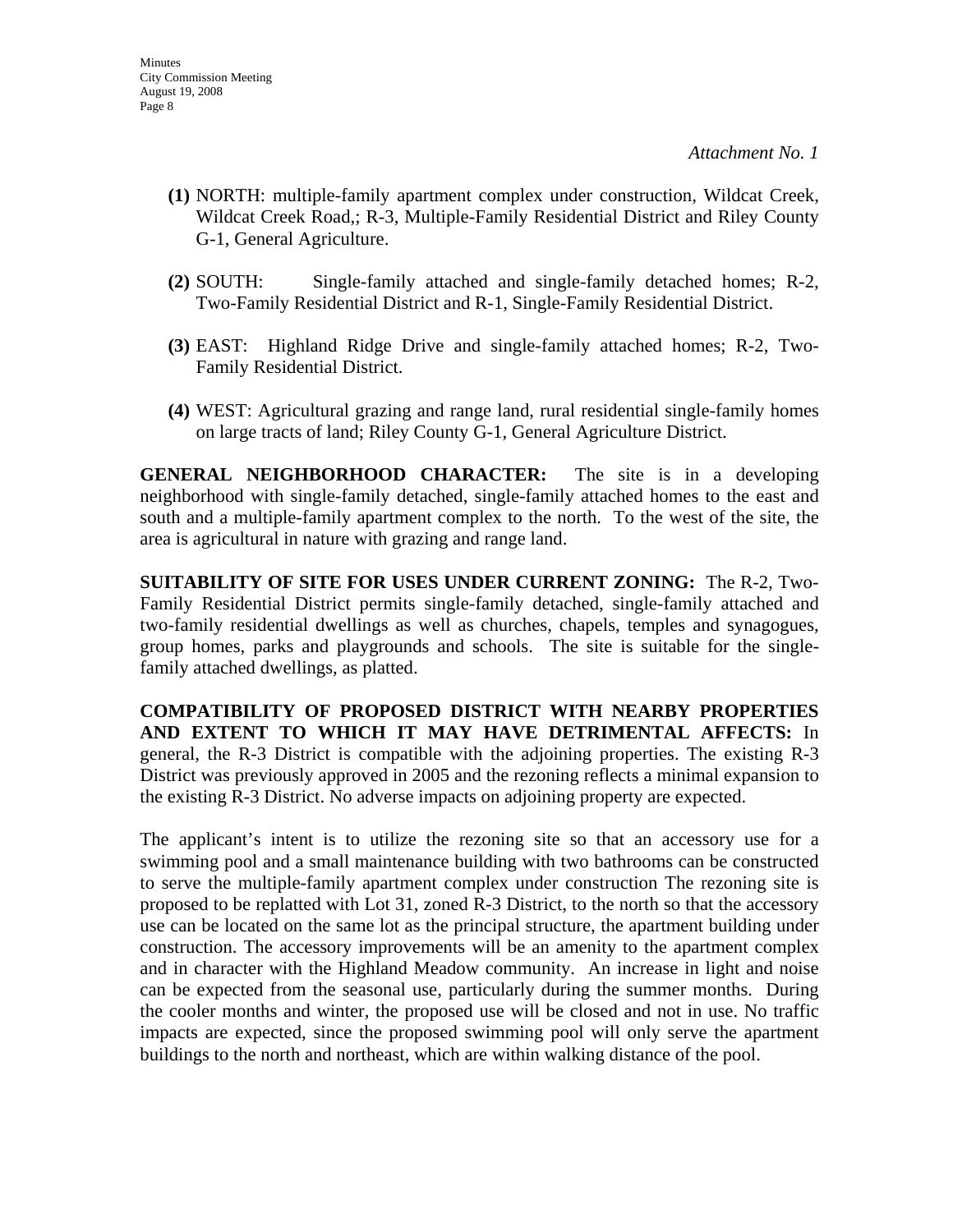Minutes City Commission Meeting August 19, 2008 Page 9

#### *Attachment No. 1*

While the accessory use is not required to be screened with a six foot screening fence, as some accessory uses such as off-street parking are required to be screened, the International Building Code requires a four foot fence with self-locking gate. In addition, the accessory use minimum front yard setback is 60 feet from the front lot line along Highland Ridge Drive. Minimum side yard setback is three feet, except a minimum ten foot setback will be required due to a proposed ten foot utility easement. Minimum rear yard setback from the west lot line is five feet, except the rear setback will be a minimum of 20 feet from the west rear lot line due to a proposed 20 foot utility easement. There is no adjoining lot line to the immediate north and the accessory use will be in proximity to the south side of the apartment building under construction.

**CONFORMANCE WITH COMPREHENSIVE PLAN:** The site **IS SHOWN ON THE FUTURE LAND USE MAP IN THE SOUTHWEST PLANNING AREA AS AGRICULTURE. HOWEVER, THE ENTIRE HIGHLAND MEADOWS ADDITION DEVELOPMENT WAS CONSIDERED TO BE IN A GROWTH CORRIDOR, REFLECTED BY THE PRESENCE OF RESIDENTIAL HIGH DENSITY (RHD) AREAS ON BOTH THE EAST AND WEST SIDE OF SCENIC DRIVE, AND BECAUSE OF THIS, THE SITE, AND SURROUNDING AREAS TO THE NORTH, EAST AND SOUTH WERE ANNEXED, REZONED AND PLATTED IN LATE 2004 AND EARLY 2005.** 

The policies for the RHD Land Use category include:

#### *RHD 1: Characteristics*

 The Residential High Density designation is designed to create opportunities for higher density neighborhoods in both an urban downtown setting and a suburban setting. Within an urban or downtown setting, the designation accommodates higher-intensity residential housing products, such as mid to high-rise apartments, townhomes and condominiums, combined with complementary non-residential land uses, such as retail, service commercial, and office uses, often within the same building. In other areas of the community, Residential High Density neighborhoods can be accommodated in a less vertical or urban fashion, such as in planned apartment communities with complimentary neighborhood service commercial, office and recreational facilities. These neighborhoods could be implemented through a Planned Unit Development or by following design and site plan standards (design review process).

#### *RHD 2: Appropriate Density Range*

Possible densities under this designation are 19 dwelling units per net acre and greater.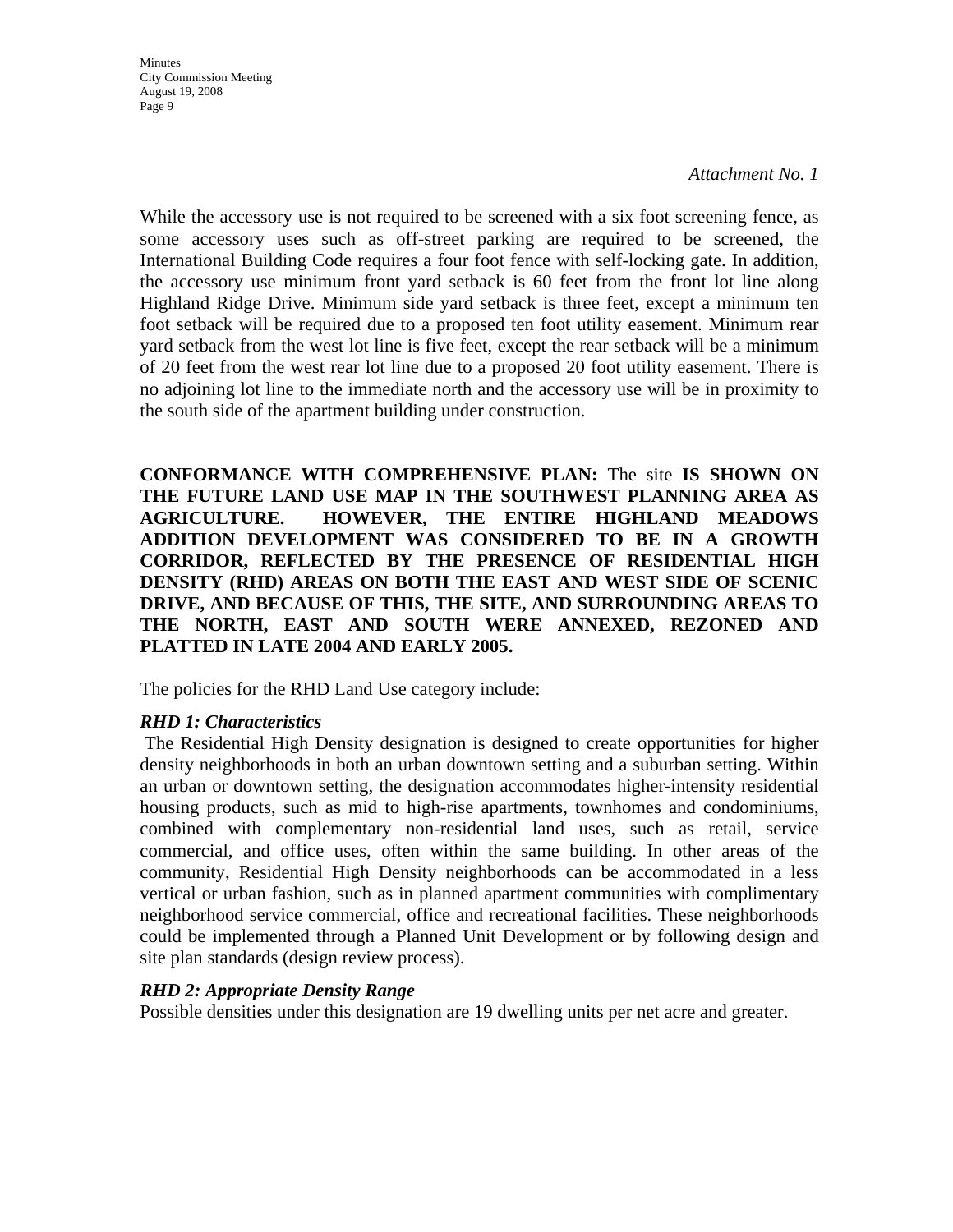#### *RHD 3: Location*

Residential High Density uses are typically located near intersections of arterials and collector streets, sometimes providing a transition between commercial or employment centers and lower density neighborhoods. High-density neighborhoods should not be located in settings where the only access provided consists of local streets passing through lower density neighborhoods. In a more urban or downtown setting, residential high density may be combined with active non-residential uses in a vertically mixed-use building.

#### *RHD 4: Building Massing and Form*

Plain, monolithic structures shall be avoided. Infill projects should be compatible with the established mass and scale of other buildings along the block. In a planned apartment community context, large buildings shall be designed with a variety of wall planes and roof forms to create visual interest.

#### *RHD 5: Mix of Uses*

Non-residential uses should generally not exceed 25% of the total floor area in a mixeduse structure.

#### *RHD 6: Parking Location and Design*

Within an established urban neighborhood, such as the downtown core, adequate off-street parking should be located behind buildings or within mixed-use parking structures.

#### **RHD 7:** *Structured Parking*

Structured parking garages, often necessary for this type of development intensity, should be designed with a similar level of architectural detail as the main building. Incorporating active uses, such as retail spaces, into the ground floor is strongly encouraged, particularly in downtown settings.

The proposed rezoning to R-3 District conforms to the Comprehensive Plan as previously determined with the Highland Meadows subdivision in 2004. The area was annexed, zoned and platted in response to the market demand for a variety of residential uses.

### **ZONING HISTORY AND LENGTH OF TIME VACANT AS ZONED:**

December 6, 2004 – The Manhattan Urban Area Planning Board recommended approval of the request to annex Highland Meadows Addition and zone the site as R-2, Two-Family Residential District. The Manhattan Urban Area Planning Board approved the Preliminary Plat of Highland Meadows Addition, Unit One.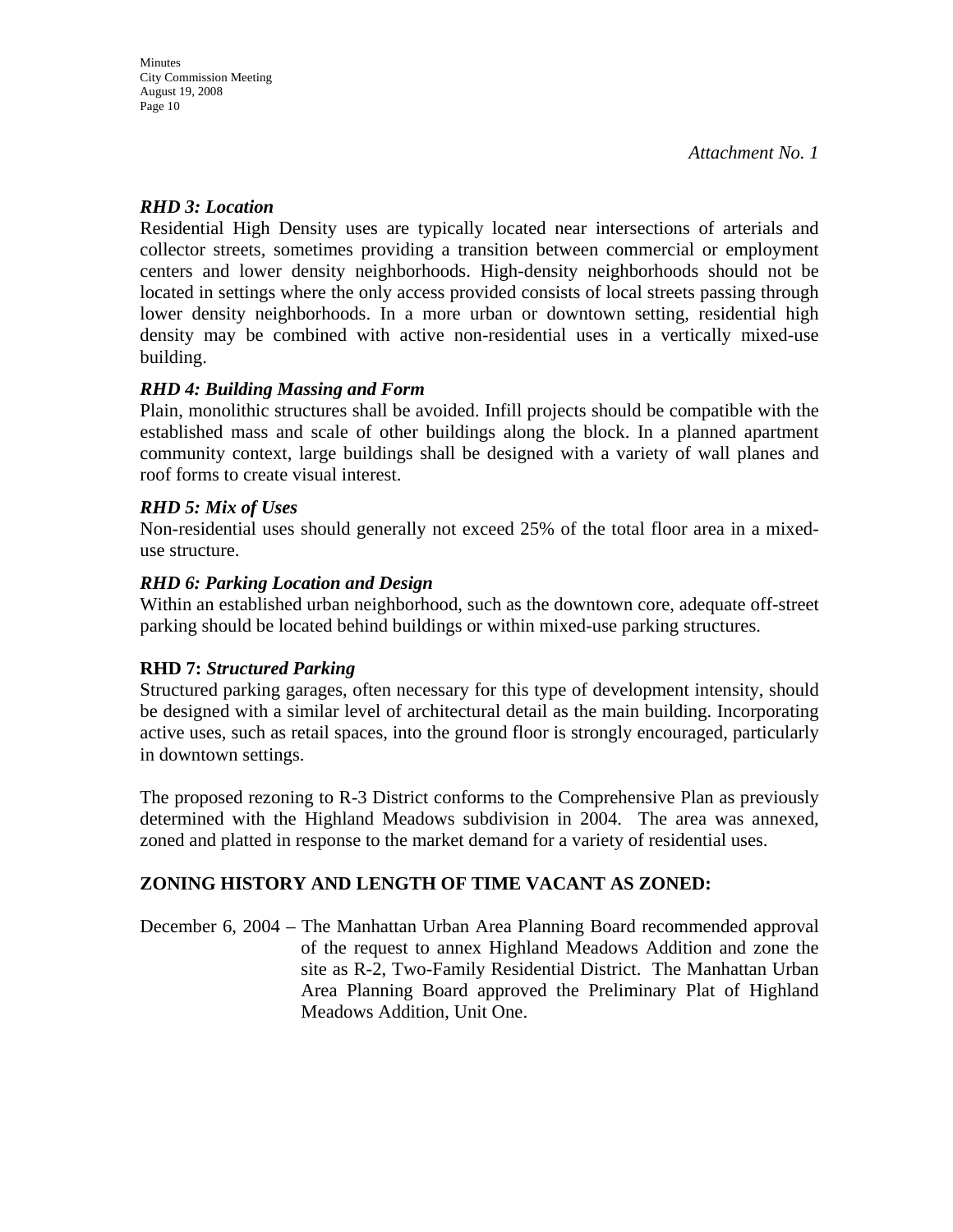- January 27, 2005 –The Board of Riley County Commissioners signed the development agreement with the applicant and made its findings determining that the annexation will not hinder or prevent proper growth and development of the area or that of any other area incorporated cities within Riley County.
- February 15, 2005 City Commission approved first reading of the ordinance to annex Highland Meadows Addition and zone the site as R-2, Two-Family Residential District.
- February 24, 2005 Manhattan Urban Area Planning Board considered the approval of the Final Plat of the Highland Meadows Addition, Unit One.
- March 1, 2005 City Commission approved second reading of the ordinance to annex Highland Meadows Addition and zone the site as R-2, Two-Family Residential District and accept the easements and right-of-ways on the Final Plat of Highland Meadows Addition, Unit One.

The site has been graded for construction of residential buildings, but has remained vacant since the lots were rezoned and platted.

#### **CONSISTENCY WITH INTENT AND PURPOSE OF THE ZONING ORDINANCE:**

The intent and purpose of the Zoning Regulations is to protect the public health, safety, and general welfare; regulate the use of land and buildings within zoning districts to assure compatibility; and to protect property values. The R-3 District (*R-3District regulations attached*) is designed to provide a dwelling zone at a density no less than one (1) dwelling unit per 1,000 square feet. The site is proposed to be combined with Lot 31, Highland Meadows Addition, Unit One to create one lot in the Final Plat of Highland Meadows Addition, Unit Five, which will contain 3.16-acres. The proposed Lot 1, Highland Meadows Addition, Unit Five is sufficient in area for the proposed R-3 District.

**RELATIVE GAIN TO THE PUBLIC HEALTH, SAFETY AND WELFARE THAT DENIAL OF THE REQUEST WOULD ACCOMPLISH, COMPARED WITH THE HARDSHIP IMPOSED UPON THE APPLICANT:** There appears to be no relative gain to the public, which denial would accomplish. No adverse impacts to the public are expected. There may be a hardship to the applicant if the rezoning is denied.

**ADEQUACY OF PUBLIC FACILITIES AND SERVICES:** Adequate street, sanitary sewer and water services are available to serve the proposed rezoning site.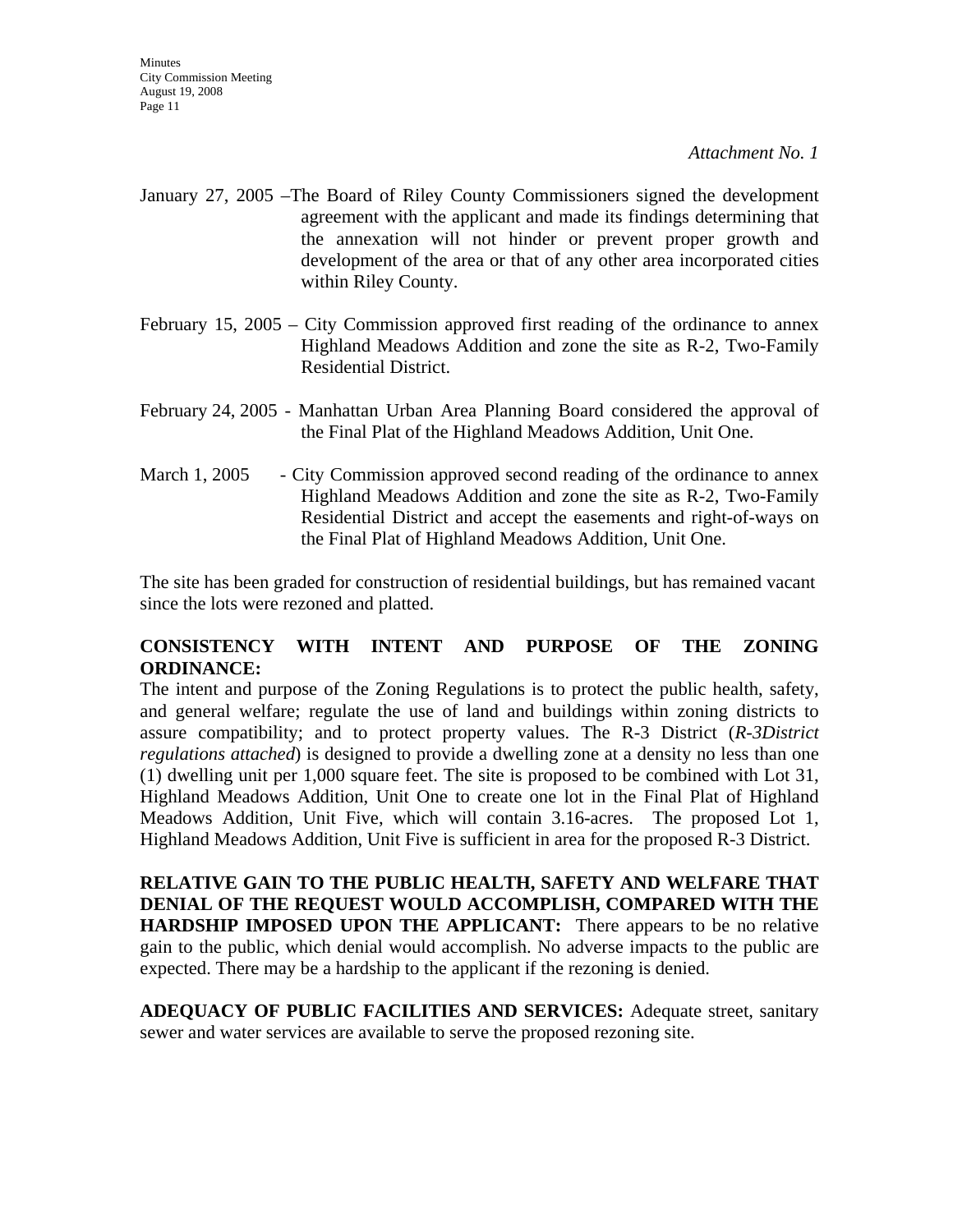#### **OTHER APPLICABLE FACTORS:** None.

#### **STAFF COMMENTS:**

City Administration recommends approval of the proposed rezoning of Lots 30A and 30B, Highland Meadows Addition, Unit One from R-2, Two-Family Residential District to R-3, Multi-Family Residential District.

#### **ALTERNATIVES:**

- 1. Recommend approval of the proposed rezoning of Lots 30A and 30B, Highland Meadows Addition, Unit One from R-2, Two-Family Residential District, to R-3, Multi-Family Residential District, stating the basis for such recommendation.
- 2. Recommend denial of the proposed rezoning, stating the specific reasons for denial.
- 3. Table the proposed rezoning to a specific date, for specifically stated reasons.

#### **POSSIBLE MOTION:**

The Manhattan Urban Area Planning Board recommends approval of the proposed rezoning of Lots 30A and 30B, Highland Meadows Addition, Unit One from R-2, Two-Family Residential District, to R-3, Multi-Family Residential District, based on the findings in the Staff Report.

**PREPARED BY:** Chad Bunger, Planner

**DATE:** July 14, 2008

CB/vr 08045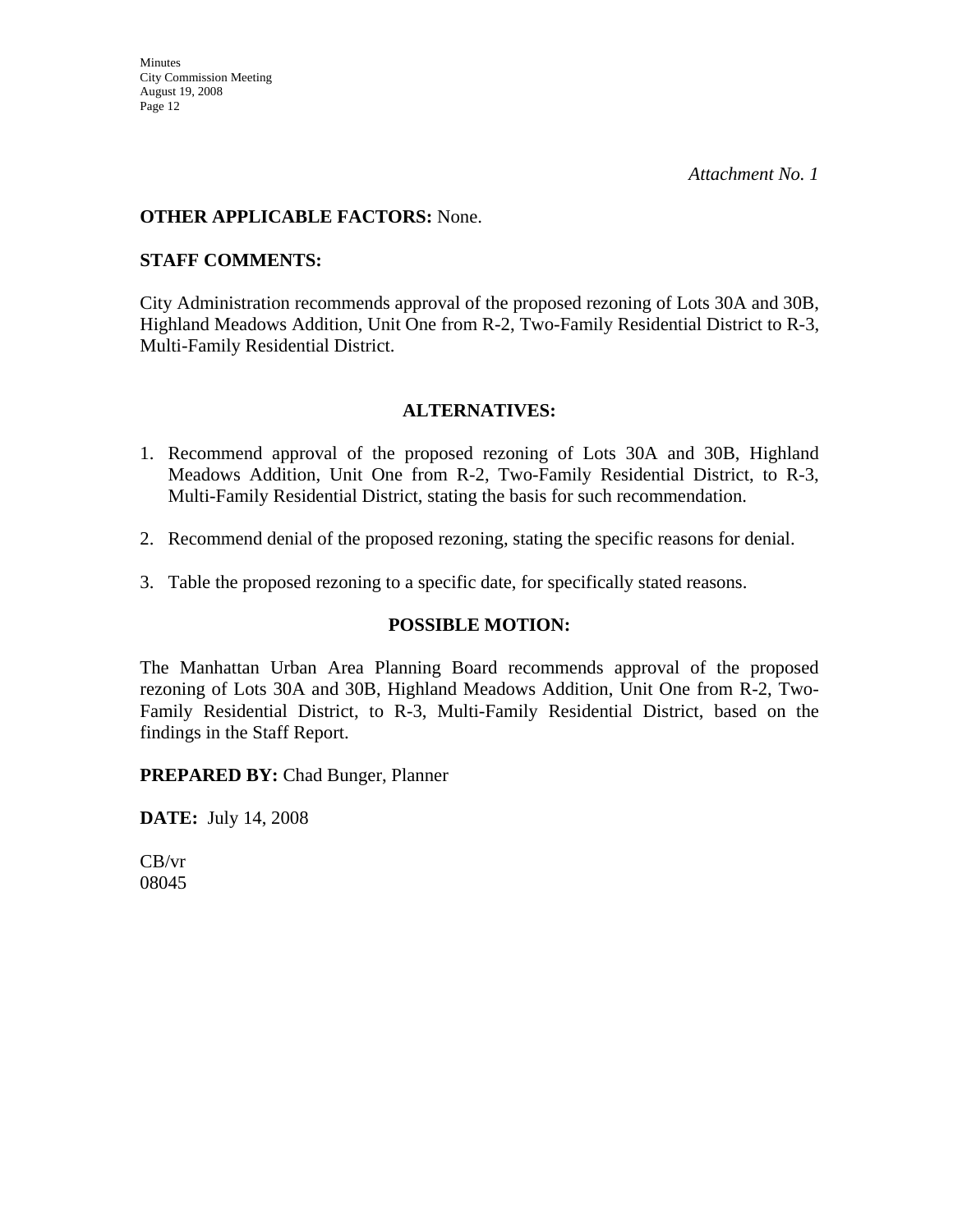#### **STAFF REPORT**

#### **ON AN APPLICATION TO REZONE PROPERTY**

**FROM:** I-2, Industrial Park District.

**TO:** C-5, Highway Service Commercial District.

**APPLICANT:** Schultz Development Inc. – Mark Bachamp as Agent for Owner.

**ADDRESS:** 1213 Hylton Heights Road, Ste. 129, Manhattan KS 66502.

**OWNER:** I. E. A. Dannatt.

**ADDRESS:** P.O. Box 2016, Manhattan KS 66505-2016.

**LOCATION:** 1017 and 1019 Hostetler Drive.

**AREA:** An unplatted tract of land, approximately 1.6 acres in area, located in Section 7, Township 10 South, Range 8 East.

**DATE OF PUBLIC NOTICE PUBLICATION:** Monday, July 14, 2008.

#### **DATE OF PUBLIC HEARING: PLANNING BOARD:** Monday, August 4, 2008. **CITY COMMISSION:** Tuesday, August 19, 2008.

**EXISTING USE:** Building contracting business at 1017 Hostetler Drive and auto glass repair 1019 Hostetler Drive. The applicant has indicated that if the rezoning is approved the building at 1017 Hostetler Drive will be demolished with the intent to construct a drive-in restaurant on the south part of the site. The building at 1019 Hostetler Drive will remain.

**PHYSICAL AND ENVIRONMENTAL CHARACTERISTICS:** A relatively flat tract of land covered with field grass, lawn and scattered trees. The tract drains to the east to Hostetler Drive. The tract is located in the 100 Year Flood Plain. The 100 Year Flood Plain's Base Flood Elevation in the industrial park is 1008 feet above sea level. The lowest enclosed floor for new construction and substantial improvements must be one (1) foot above the Base Flood Elevation, or at 1009 feet above sea level.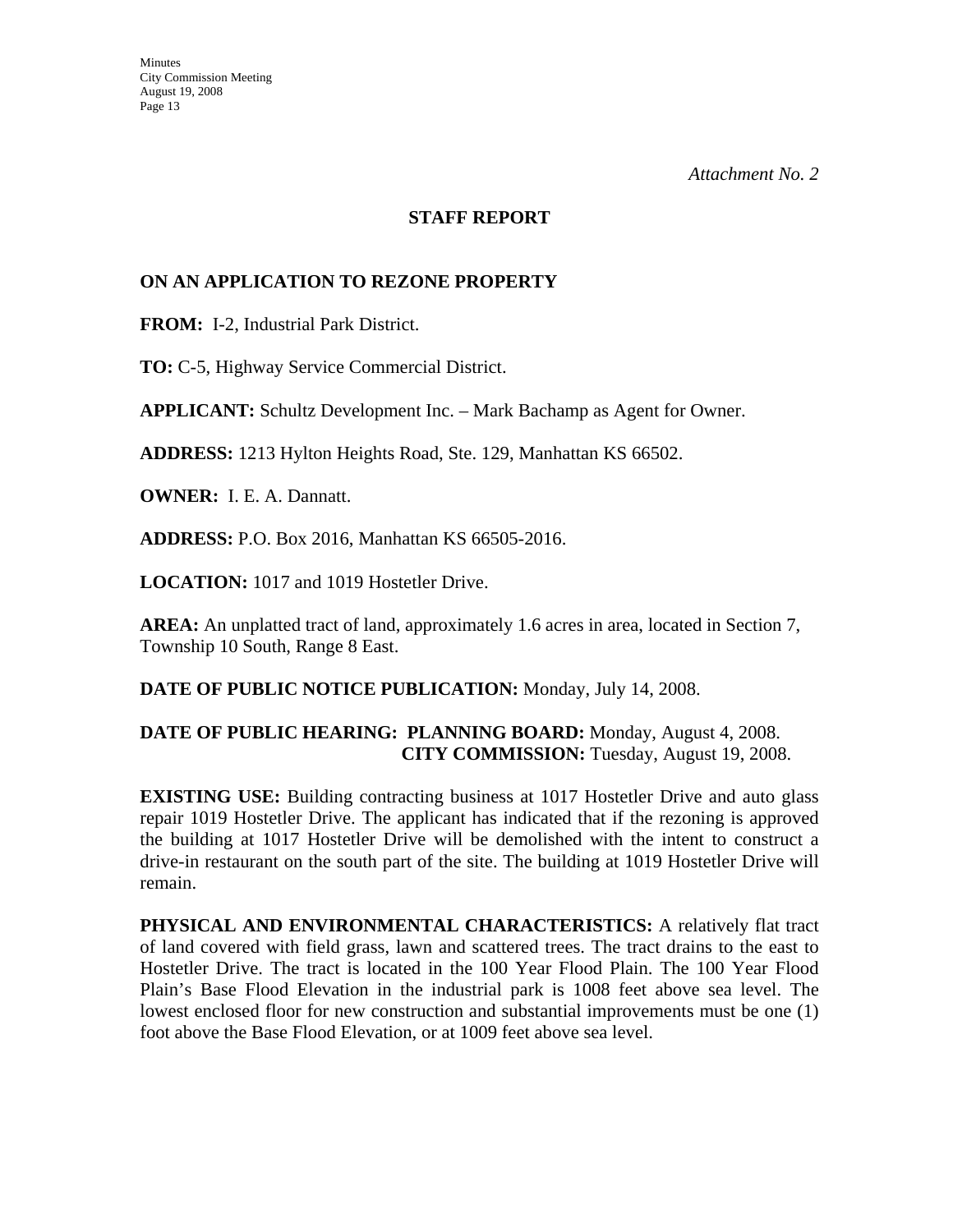**Minutes** City Commission Meeting August 19, 2008 Page 14

*Attachment No. 2*

The building at 1017 Hostetler Drive was originally built in 1980. An addition to the building was built in 1984. The building's front is oriented to Hostetler Drive, which is served by two curb cuts off a circular driveway along the west side of Hostetler Drive. Outdoor storage is to the rear or the west side off the building and enclosed by chain link fencing and accessed from the southern curb cut. Off-street parking is associated with the use and located in front of the building and the north side of the building. Because the building was originally built in 1980, prior to adoption of Flood Plain regulations, it is likely nonconforming to the required minimum lowest enclosed floor elevation; however, the building is proposed to be demolished if the rezoning is approved.

The building at 1019 Hostetler Drive was constructed with nine separate suites accessed from a single curb cut off Hostetler Drive leading to the building's front, which is oriented towards the south. Off-street parking is on the south side of the building's front entrances. Two suites are occupied by an auto glass business and the remaining suites are vacant. The existing building is conforming to the minimum lowest enclosed floor requirement and constructed at 1009.40 feet.

#### **SURROUNDING LAND USE AND ZONING:**

- **(1) NORTH:** Plumbing contractor, vacant lots, and utility, contractors and warehouse buildings; I-2 District.
- **(2) SOUTH:** Drive-in and eat in restaurants (Pizza Hut, Taco Bell, Wendy's and IHOP restaurants), McCall Road, Super Wal-Mart; Super Wal-Mart Commercial Planned Unit Development District (PUD) and Limey Pointe Commercial PUD.
- **(3) EAST:** Contractors and future hotel, auto repair, and restaurant; I-2 District and McCall Cats Commercial PUD.
- **(4) WEST:** City storm water detention; I-2 District.

**GENERAL NEIGHBORHOOD CHARACTER:** The general character of the neighborhood is a mix of industrial park, light industrial and highway service commercial uses. The neighborhood to the south along Hostetler Drive, and along Hayes Drive and McCall Road is developing with retail and highway service commercial uses.

**SUITABILITY OF SITE FOR USES UNDER CURRENT ZONING:** The I-2 District minimum lot size is one (1) acre. The proposed rezoning site exceeds the minimum lot size for permitted and conditional uses in the I-2 District and is suitable for industrial development. Multiple industrial buildings on the same tract of land are allowed in the I-2 District.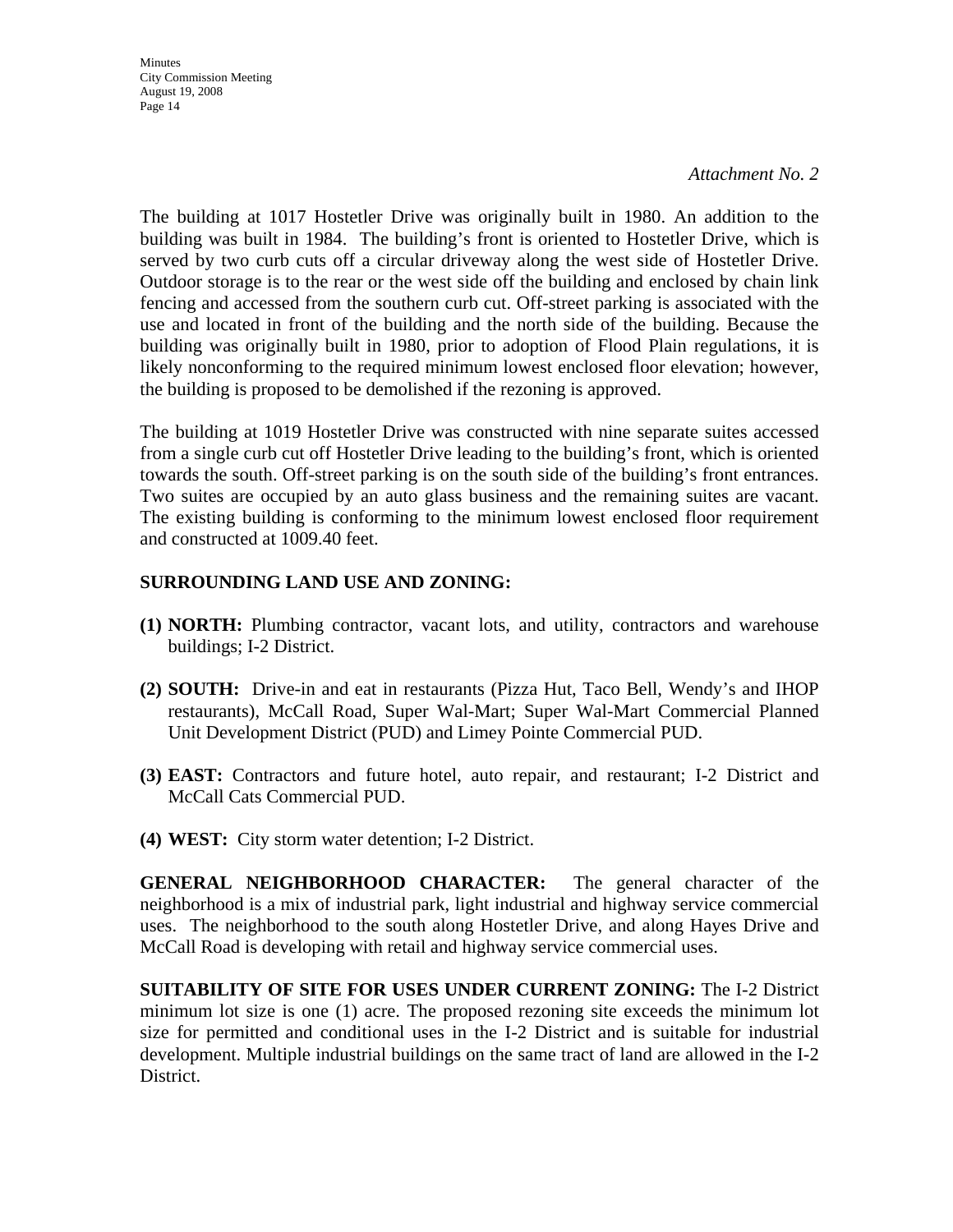**COMPATIBILITY OF PROPOSED DISTRICT WITH NEARBY PROPERTIES AND EXTENT TO WHICH IT MAY HAVE DETRIMENTAL AFFECTS:** The proposed C-5 District is compatible with highway service commercial oriented businesses in the surrounding area. The site is located north of a major street, McCall Road, and in close proximity to a second major street, Tuttle Creek Boulevard. Increases in traffic, light and noise will be consistent with existing and future conditions in the neighborhood.

**6. CONFORMANCE WITH COMPREHENSIVE PLAN:** The Future Land Use Map for the Northeast Planning Area designates the site as Community Commercial (CC). Applicable policies include:

#### COMMUNITY COMMERCIAL (CC) *CC 1: Characteristics*

Community Commercial Centers provide a mix of retail and commercial services in a concentrated and unified setting that serves the local community and may also provide a limited draw for the surrounding region. These centers are typically anchored by a larger national chain, between 120,000 and 250,000 square feet, which may provide sales of a variety of general merchandise, grocery, apparel, appliances, hardware, lumber, and other household goods. Centers may also be anchored by smaller uses, such as a grocery store, and may include a variety of smaller, complementary uses, such as restaurants, specialty stores (such as books, furniture, computers, audio, office supplies, or clothing stores), professional offices and health services. The concentrated, unified design of a community commercial center allows it to meet a variety of community needs in a "one-stop shop" setting, minimizing the need for multiple vehicle trips to various commercial areas around the community. Although some single use highway-oriented commercial activities will continue to occur in some areas, this pattern of development is generally not encouraged.

### *CC 2: Location*

Community Commercial Centers should be located at the intersection of one or more major arterial streets. They may be located adjacent to urban residential neighborhoods and may occur along major highway corridors as existing uses become obsolete and are phased out and redeveloped over time. Large footprint retail buildings (often known as "big-box" stores) shall only be permitted in areas of the City where adequate access and services can be provided.

*CC 3: Size* 

Typically require a site of between 10 and 30 acres.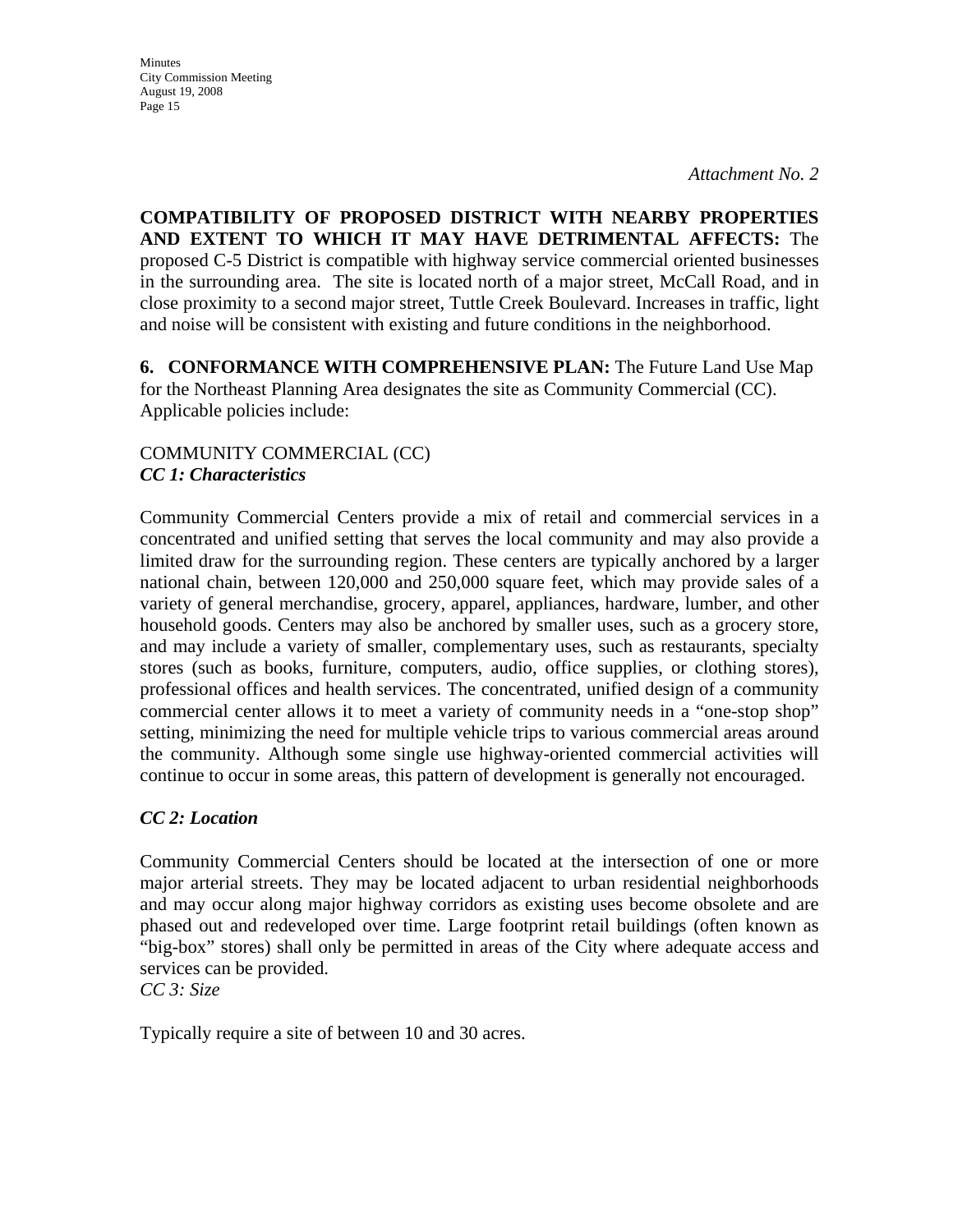#### *CC 4: Unified Site Design*

A unified site layout and design character (buildings, landscaping, signage, pedestrian and vehicular circulation) shall be required and established for the center to guide current and future phases of development. Building and site design should be used to create visual interest and establish a more pedestrian-oriented scale for the center and between out lots.

#### *CC 5: Architectural Character*

 Community Commercial Centers shall be required to meet a basic level of architectural detailing, compatibility of scale with surrounding areas, pedestrian and bicycle access, and mitigation of negative visual impacts such as large building walls, parking areas, and service and loading areas. While these requirements apply to all community commercial development, they are particularly important to consider for larger footprint retail buildings, or "big-box" stores. A basic level of architectural detailing shall include, but not be limited to, the following:

- Façade and exterior wall plane projections or recesses;
- Arcades, display windows, entry areas, awnings, or other features along facades facing public streets;

• Building facades with a variety of detail features (materials, colors, and patterns); and

• High quality building materials.

### *CC 6: Organization of Uses*

Community commercial services should be concentrated and contained within planned activity centers, or nodes, throughout the community. Within each activity center or node, complementary uses should be clustered within walking distance of each other to facilitate efficient, "one-stop shopping", and minimize the need to drive between multiple areas of the center. Large footprint retail buildings, or "big-box" stores should be incorporated as part of an activity center or node along with complementary uses. Isolated single store developments are strongly discouraged.

### *CC 7: Parking Design and Layout*

Uninterrupted expanses of parking should be avoided. Parking areas should be broken into smaller blocks divided by landscaping and pedestrian walkways. Parking areas should be distributed between the front and sides of buildings, or front and rear, rather than solely in front of buildings to the extent possible.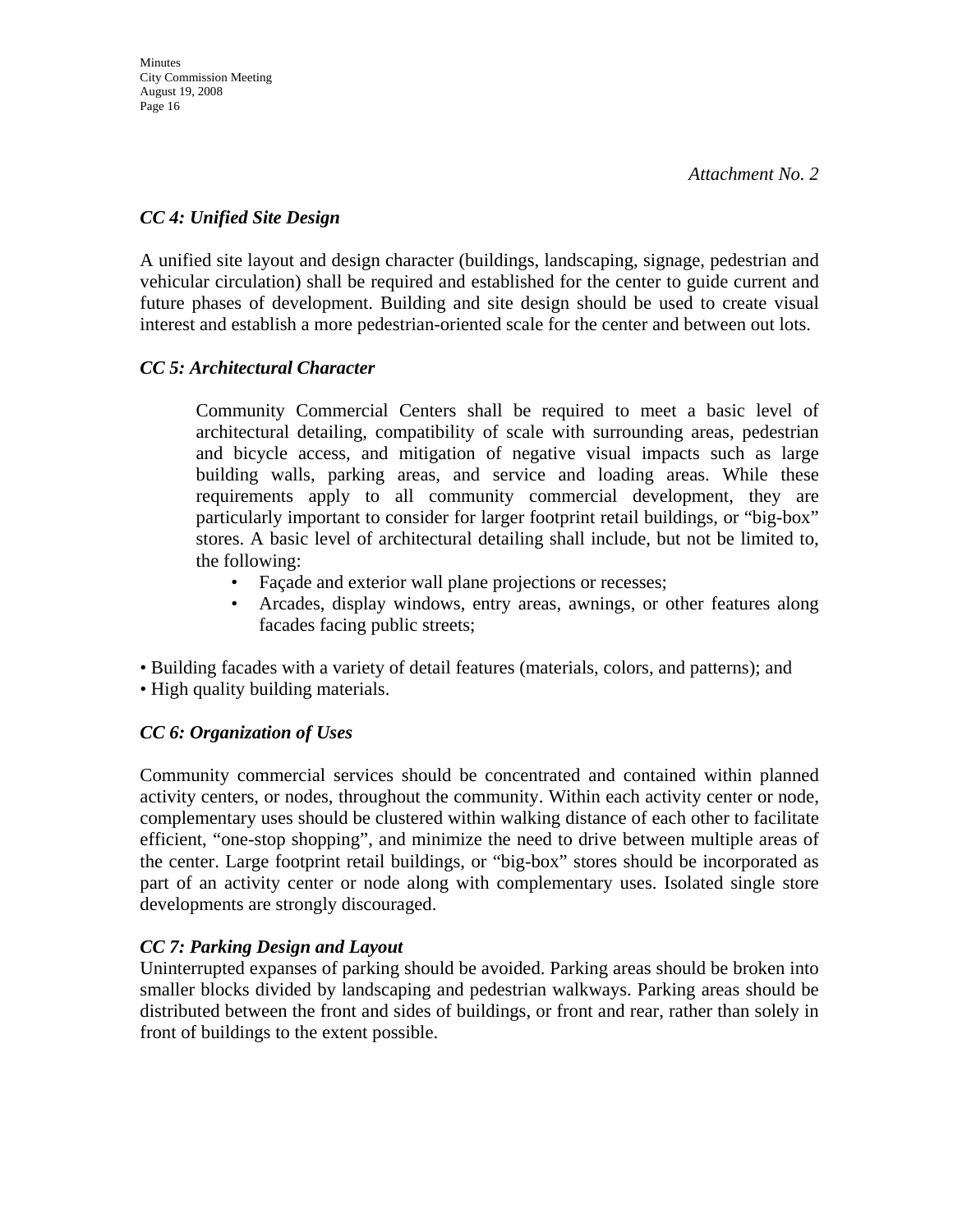#### *CC 8: Circulation and Access*

Clear, direct pedestrian connections should be provided through parking areas to building entrances and to surrounding neighborhoods or streets. Integrate main entrances or driveways with the surrounding street network to provide clear connections between uses for vehicles, pedestrians, and bicycles.

The proposed C-5 District is in general conformance to the Comprehensive Plan. The single-use highway service activity is generally discouraged to reduce multiple vehicle trips. The proposed rezoning site is limited in area and is an example of a single-use site that the Plan also recognizes may occur in the area. It is similar to C-5 District rezonings, which were approved to the southeast of the intersection of Hayes Drive and McCall Road.

**ZONING HISTORY AND LENGTH OF TIME VACANT AS ZONED:** Annexation occurred on April 2, 1969 (Ordinance No. 2632).

1969-1970 I-3, Light Industrial District.

1970-2008 I-2 District.

Buildings were built on the site in 1980, 1984 and 2006-2007.

**CONSISTENCY WITH INTENT AND PURPOSE OF THE ZONING ORDINANCE:** The intent and purpose of the Zoning Regulations is to protect the public health, safety, and general welfare; regulate the use of land and buildings within zoning districts to assure compatibility; and to protect property values. The C-5 District is designed to provide for businesses offering accommodations, supplies, or services to motorists, and for certain specialized activities which require access to major streets and highways. The site is north and easily accessible to a major street, McCall Road, and in close proximity to Tuttle Creek Boulevard, a second major street.

The proposed rezoning is consistent with the intent of the C-5 District.

**RELATIVE GAIN TO THE PUBLIC HEALTH, SAFETY AND WELFARE THAT DENIAL OF THE REQUEST WOULD ACCOMPLISH, COMPARED WITH THE HARDSHIP IMPOSED UPON THE APPLICANT:** The proposed rezoning site is located in close proximity to the City's public water well fields. The C-5 District allows underground storage of liquid fuel, such as gasoline associated with an automobile service station or convenience store. On July 1, 2003, the City Commission modified the Code of Ordinances and established limits that prohibit new underground tanks a safe distance from water wells that supply the City of Manhattan with its drinking water. The proposed rezoning site will be within the limits and underground storage tanks are prohibited. No other adverse impacts to the public should be expected as a result of the rezoning. Denial of the request may be a hardship upon the applicant.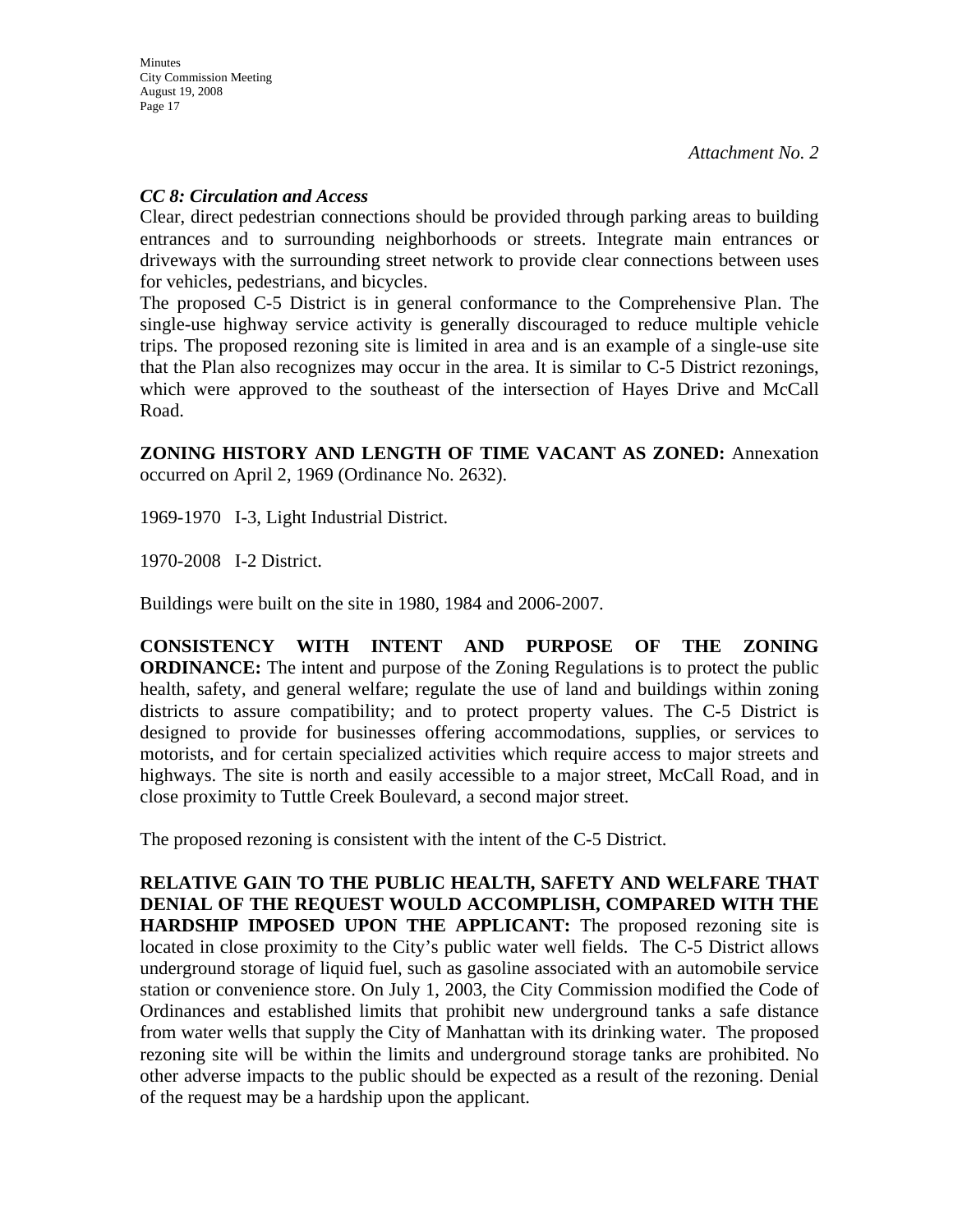**ADEQUACY OF PUBLIC FACILITIES AND SERVICES:** Adequate streets, sanitary sewer, and water are available to serve the site. No sidewalks exist on the street frontage north of McCall Cats PUD and Limey Pointe PUD. Sidewalk is built on the west side of Hostetler Drive in the Limey Pointe PUD.

#### **OTHER APPLICABLE FACTORS:** None.

#### **STAFF COMMENTS:**

City Administration recommends approval of the proposed rezoning of 1017 Hostetler Drive and 1019 Hostetler Drive from I-2, Industrial Park District, to C-5, Highway Service Commercial District, based on the findings in the Staff Report.

## **ALTERNATIVES:**

- 1. Recommend approval of the proposed rezoning of 1017 Hostetler Drive and 1019 Hostetler Drive from I-2, Industrial Park District, to C-5, Highway Service Commercial District, stating the basis for such recommendation.
- 2. Recommend denial of the proposed rezoning, stating the specific reasons for denial.
- 3. Table the proposed rezoning to a specific date, for specifically stated reasons.

### **POSSIBLE MOTION:**

The Manhattan Urban Area Planning Board recommends approval of the proposed rezoning of 1017 Hostetler Drive and 1019 Hostetler Drive from I-2, Industrial Park District, to C-5, Highway Service Commercial District, based on the findings in the Staff Report .

**PREPARED BY:** Steve Zilkie, AICP, Senior Planner

**DATE:** July 29, 2008

08056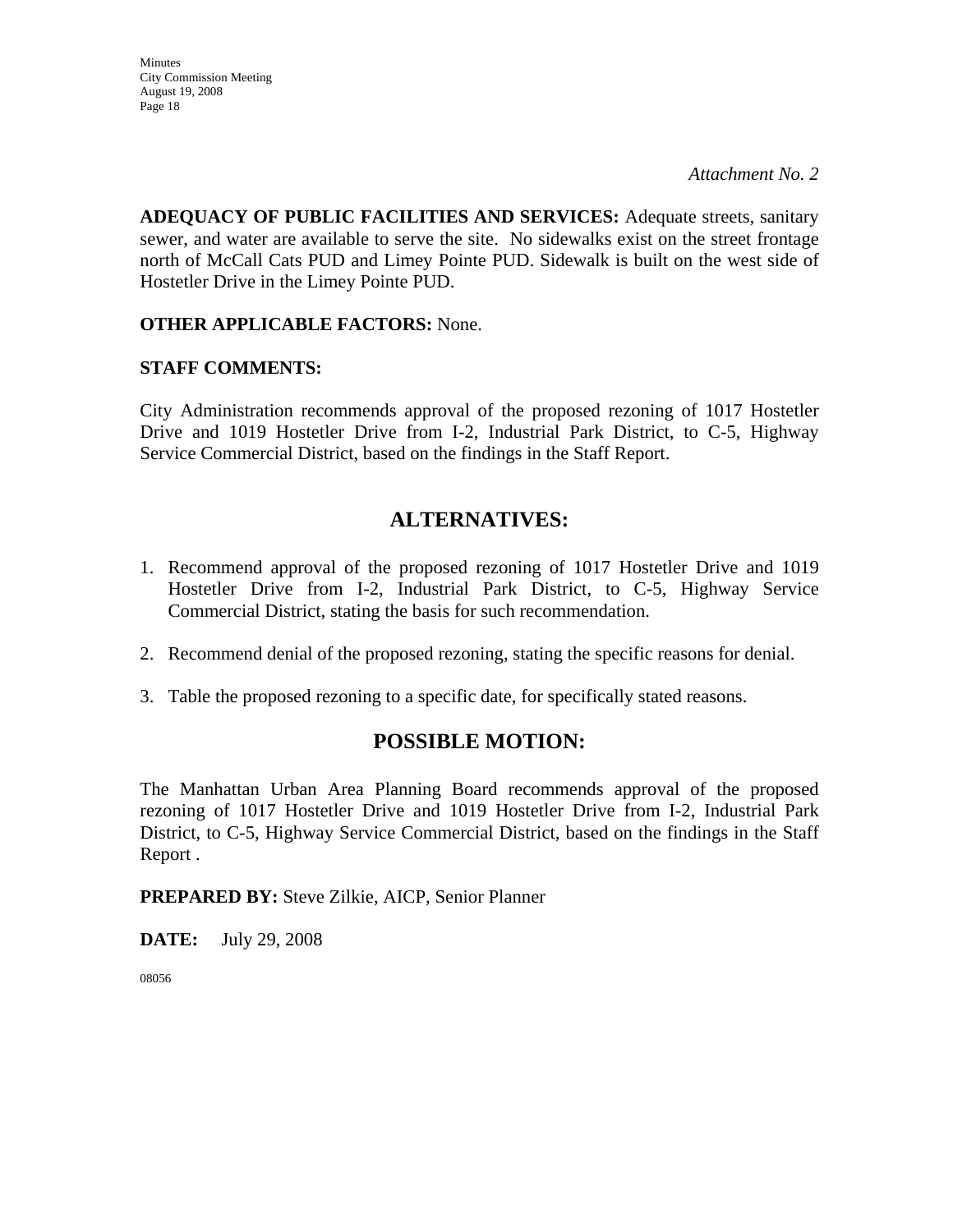#### **STAFF REPORT**

#### **ON AN APPLICATION TO AMEND THE APPROVED PLANNED UNIT DEVELOPMENT (PUD) OF K-MART COMMERCIAL PLANNED UNIT DEVELOPMENT AND ORDINANCE NO. 4635.**

# **BACKGROUND**

**APPLICANT:** Justin Zarger **ADDRESS:** 11525 Luning Road, Saint George, KS 66502.

**OWNER:** MKKM, LLC. **ADDRESS:** 4901 Warnall Road, Suite 10, Kansas City, MO 64112.

**LOCATION:** K-Mart Shopping Center at 401 E. Poyntz Avenue.

**AREA**: 9.37-acres; Lot 1, KMART Addition.

**DATE OF PUBLIC NOTICE PUBLICATION:** July 14, 2008

#### **DATE OF PUBLIC HEARING: PLANNING BOARD:** August 4, 2008 **CITY COMMISSION:** August 19, 2008

#### **DESCRIPTION OF PROPOSED AMENDMENT:** The proposed amendment to the Final

Development Plan of the K-Mart Commercial Planned Unit Development (PUD) is the result of the need to subdivide an approximate 1,302 square foot tract from the PUD and rezone it to C-5, Highway Service Commercial District, so it can be added to proposed Lot 2, KMART Addition, Unit 2. The applicant wants to purchase proposed Lot 2, where his existing machine shop business is located. Because of the reduction of lot area for the existing Lot 1, KMART Addition and the alteration of the landscaping plan for the PUD, the Final Development Plan needs to be Amended. No other amendments, additions or expansion is proposed for the K-Mart Commercial PUD.

# **MATTERS TO BE CONSIDERED WHEN AMENDING A PLANNED UNIT DEVELOPMENT**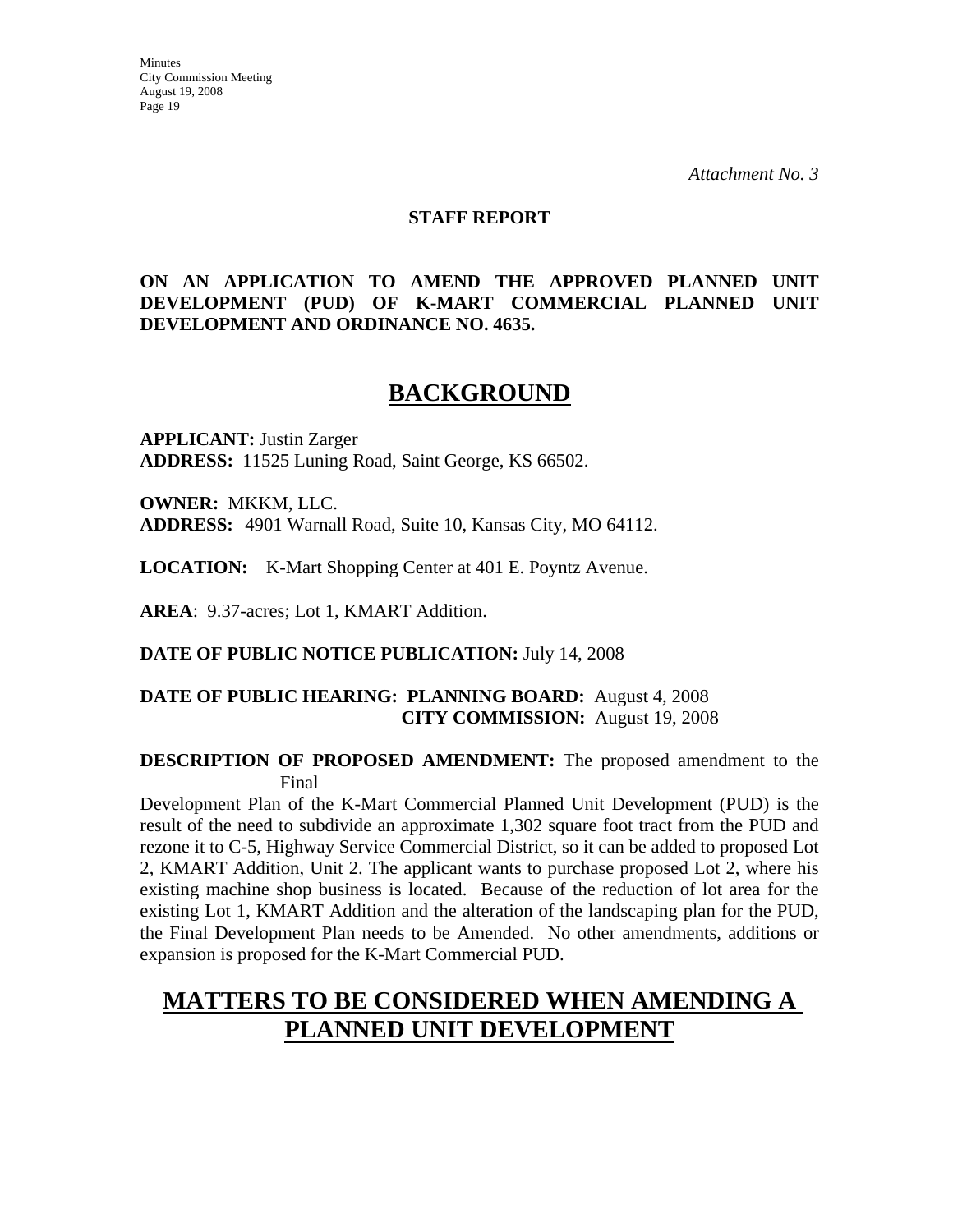**WHETHER THE PROPOSED AMENDMENT IS CONSISTENT WITH THE INTENT AND PURPOSE OF THE APPROVED PUD, AND WILL PROMOTE THE EFFICIENT DEVELOPMENT AND PRESERVATION OF THE ENTIRE PUD:** The proposed amendment is consistent with the intent of the approved PUD, a major retail shopping district, which includes a department store, garden center, hardware store and vacant auto service center. The amendment reduces the existing lot area by 1,302 square feet so the tract of land can be added to the proposed Lot 2 of the KMART Addition, Unit 2, to meet the required width of thirty (30) feet for access in the pole portion of the flag lot associated with proposed Lot 2, KMART Addition, Unit 2. The proposed amendment is a minimal reduction of the amount of existing landscape in the PUD. No other changers to the PUD are proposed.

**WHETHER THE PROPOSED AMENDMENT IS MADE NECESSARY BECAUSE OF CHANGED OR CHANGING CONDITIONS IN OR AROUND THE PUD, AND THE NATURE OF SUCH CONDITIONS:** The proposed amendment is necessary to allow the applicant to purchase the property where his existing machine shop is located. In order for the proposed flag lot of Lot 2, KMART Addition, Unit 2, to conform to the Subdivision Regulations, the pole portion must have a minimum width of thirty (30) feet. To meet this requirement, approximately 1,302 square feet of Lot 1 of the Planned Unit Development must be purchased and combined with the proposed flag lot.

**WHETHER THE PROPOSED AMENDMENT WILL RESULT IN A RELATIVE GAIN TO THE PUBLIC HEALTH, SAFETY, CONVENIENCE OR GENERAL WELFARE, AND IS NOT GRANTED SOLELY TO CONFER A SPECIAL BENEFIT UPON ANY PERSON:** No specific gain to the public is found; however, no public improvements or easements are adversely affected. The proposed amendment will not be granted as a special benefit to any one person. The amendment will provide proposed Lot 2, KMART Addition, Unit 2, with the required minimum width for the pole portion of the proposed flag lot. This will provide the needed access to the existing business for customers and emergency response.

### **ADDITIONAL MATTERS TO BE CONSIDERED WHEN AMENDING A PLANNED UNIT DEVELOPMENT**

**1. LANDSCAPING:** The proposed landscaping plan reflects the reduction in lot area and open landscaped space at the northwest corner of the lot. The proposed landscaping plan has a total area of landscape open space of approximately 27,258 square feet, or 6.7%, a reduction of 0.3%. The most recent landscape plan for the K-Mart Commercial PUD shows open lawn areas around the permitted of the lot along Sarber Lane, Frontage Road at the rear of the lot to the north. Within these lawn areas are a mix of deciduous trees. Within the parking lot areas, landscape islands are present that have deciduous trees and juniper evergreen groundcover. All landscape areas are currently has underground irrigation. Other than the proposed reduction in area, the landscape plan remains unchanged.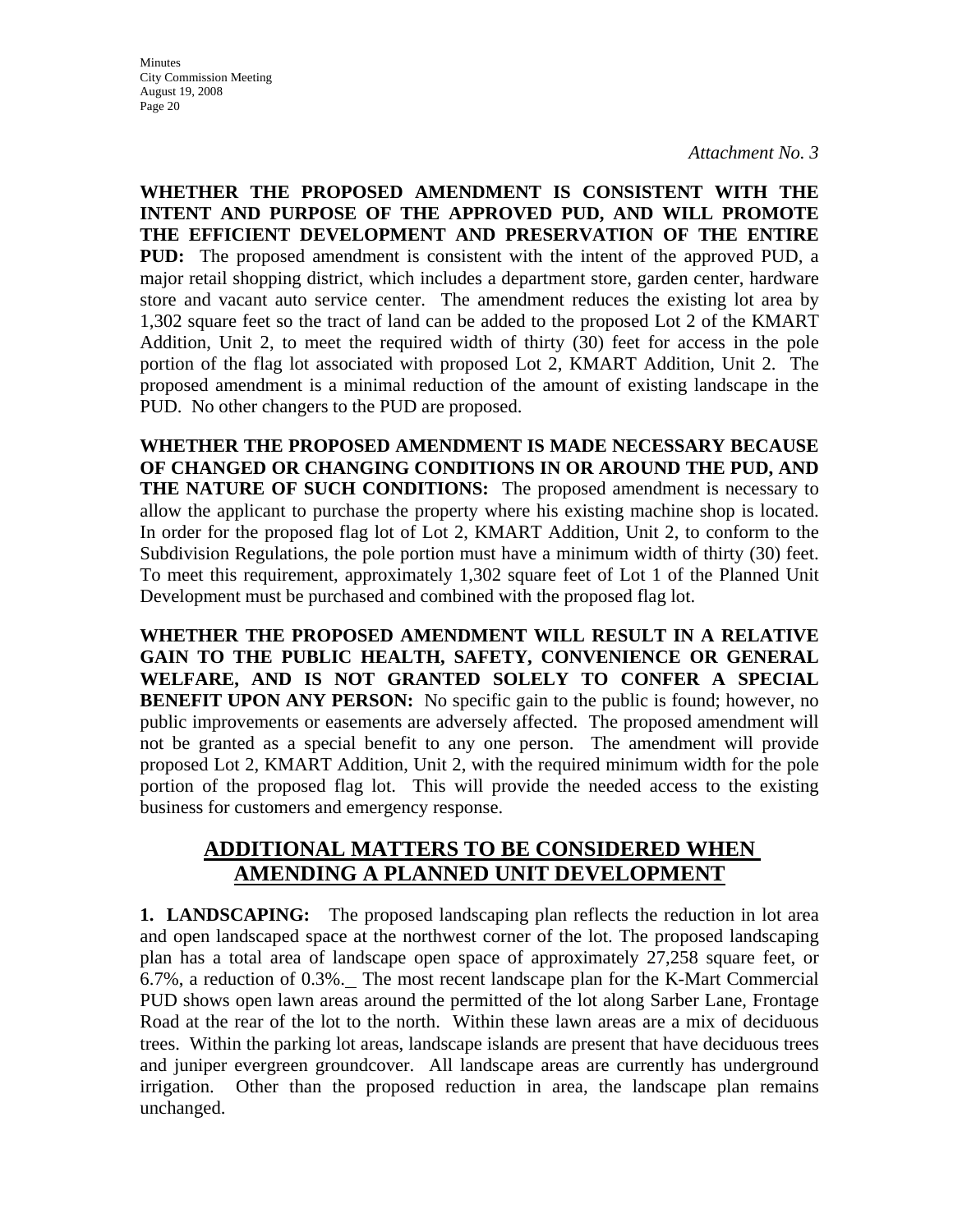**2. SCREENING:** The proposed Amendment does not alter the existing screening plan for the commercial shopping center.

**3. DRAINAGE:** The proposed Amendment does not alter drainage. The site drains to storm sewer inlets in the parking lot, which connect to off-site underground storm sewer pipes

### **4. CIRCULATION:**

#### **Access**

The site is accessed from two curb cuts off Sarber Lane and a main entrance and secondary entrance off East Poyntz Avenue (US 24 Highway) Frontage Road. Sidewalks do not exist along street frontages. No changes to circulation are proposed.

Access to the PUD is also from Town East shopping center to the east of the K-Mart Commercial PUD, since the parking lots adjoin one another.

### **Off-Street Parking**

The proposed Amendment does not alter the existing number of off-street parking spaces associated with the commercial shopping center. The existing number of off-street parking spaces is 538 and 482 spaces during March 1 and October 1, when the outdoor seasonal display area is in operation.

**5. OPEN SPACE AND COMMON AREA:** There is no common area/open space in the K-Mart Commercial PUD.

**6. CHARACTER OF THE NEIGHBORHOOD:** The area is characterized by a mix of retail and service commercial uses along East Poyntz Avenue and Sarber Lane. Some commercial areas are characterized as shopping centers and some are individual sites. Industrial manufacturing uses are in the neighborhood, but not along the same access routes as the retail and service commercial uses.

**EXISTING USE:** K-Mart Commercial PUD: discount department store with garden center, hardware store and vacant auto service center.

**PHYSICAL AND ENVIRONMENTAL CHARACTERISTICS:** The PUD is a developed retail shopping area with off-street parking lots, access drives and parking lot landscape islands and perimeter landscaping. Existing building pads are in the 100 Year Flood Plain. The Base Flood Elevation is 1008 feet. The approved Final Development Plan indicates that lowest enclosed floor elevations are between 1008 feet and 1009 feet. Existing buildings are legally nonconforming to the current elevation requirement, which requires one foot of elevation above 1008 feet. Substantial improvements to existing buildings require the lowest enclosed floor to be at least one foot above 1008 feet, or a minimum elevation of 1009 feet.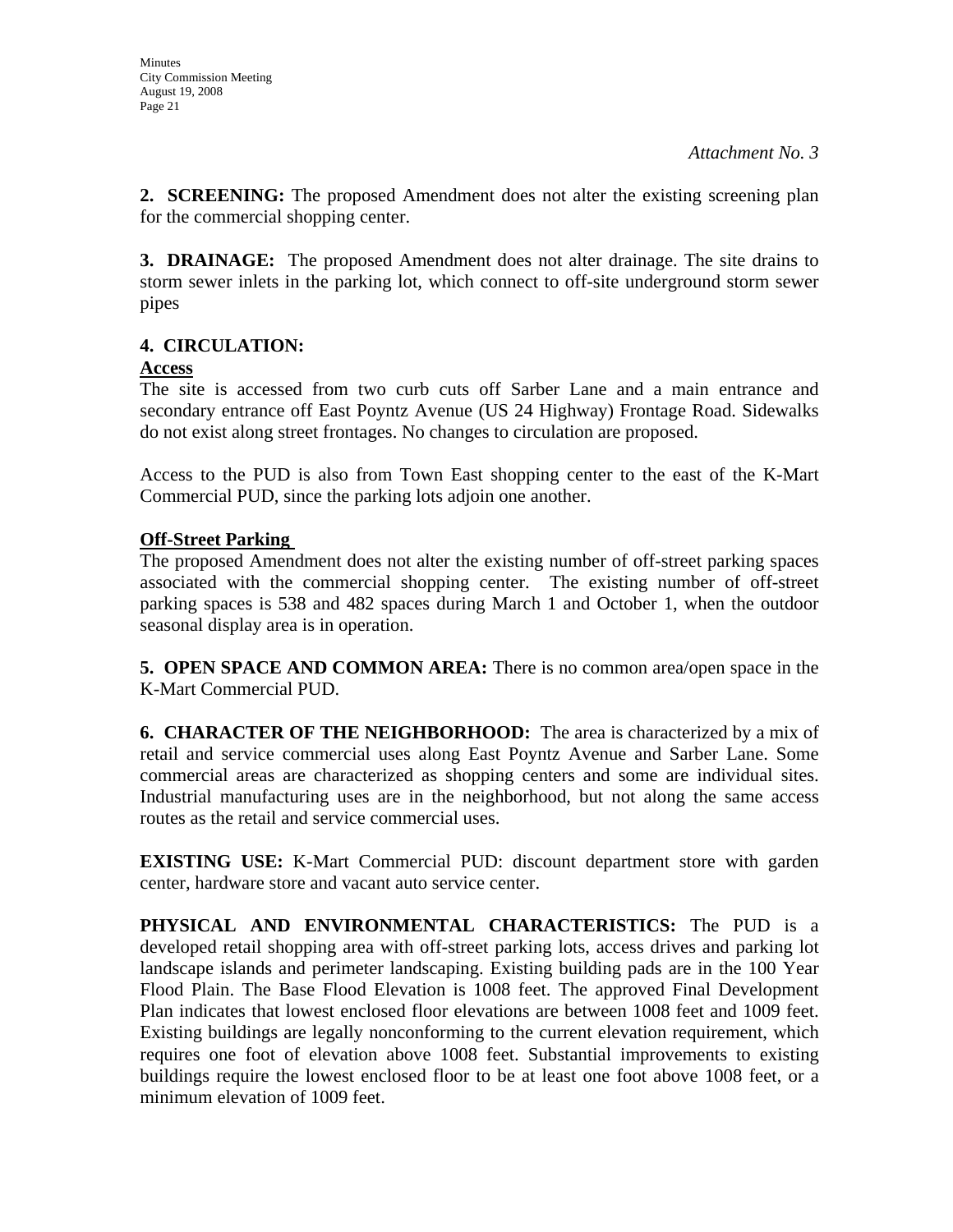#### **SURROUNDING LAND USE AND ZONING:**

- **(1) NORTH:** Highway service commercial uses, including automotive service businesses, C-5, Highway Service Commercial District.
- **(2) SOUTH:** Sarber Lane, Sarber Lane, restaurant, grocery and furniture stores, auto repair; PUD and C-5 District.
- **(3) EAST:** K-Mart Shopping Center, Town East retail shopping center, undeveloped highway service commercial lot: PUD, C-2, Neighborhood Shopping District and C-5 District.
- **(4) WEST:** Machine shop, automotive repair businesses and retail shopping center; C-5 District and PUD.

**GENERAL NEIGHBORHOOD CHARACTER:** The neighborhood is a mix of service commercial and retail uses. The service commercial uses include automotive repair businesses, and a machine shop. The retail uses in the general area include the K-Mart Shopping Center, Town East Shopping Center, the shopping center where Hobby Lobby, and Hastings Book and Video store is located, a grocery store and a Furniture Store. Also in the area is a family restaurant.

**SUITABILITY OF SITE FOR USES UNDER CURRENT ZONING:** The site is suitable for the permitted uses.

**COMPATIBILITY OF PROPOSED DISTRICT WITH NEARBY PROPERTIES AND EXTENT TO WHICH IT MAY HAVE DETRIMENTAL AFFECTS:** The proposed Amendment should not adversely impact surrounding properties. The adjoining property to the east is Town East shopping center, which is zoned C-2, Neighborhood Shopping District, and undeveloped C-5, Highway Service Commercial District. The shopping center consists of an "L" shaped building abutting the eastern wall of the hardware store building and a vacant C-5 lot, in the southwestern corner of the Town East shopping center. To the south are East Poyntz Avenue right-of-way and railroad tracks. To the north is an industrial park. To the west is Sarber Lane right-of-way, a restaurant, existing furniture stores, grocery store and auto service related services. The proposed Amendment reduces the existing lot size by 1,302 square feet in area. The area of the Landscape Plan that is affected by the amendment is an open, manicured lawn area and should not cause a detrimental effect on adjacent properties if the lawn was removed. No changes to the Permitted Uses, site design, access or parking is proposed with this Amendment.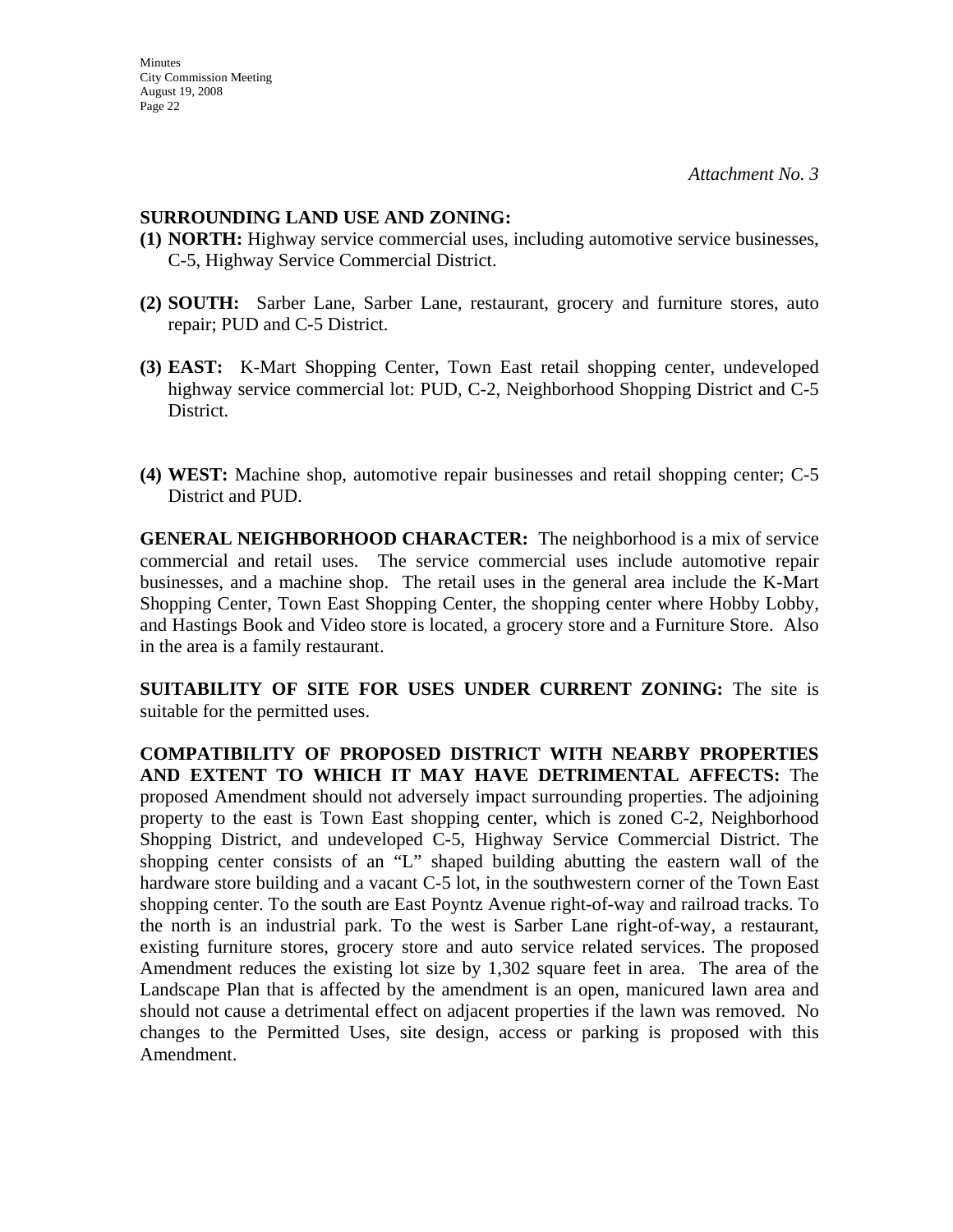Minutes City Commission Meeting August 19, 2008 Page 23

**CONFORMANCE WITH COMPREHENSIVE PLAN:** The Manhattan Urban Area Comprehensive Plan identifies the K-Mart Shopping Center as Community Commercial (CC), which is a mix of retail and commercial services in a unified setting that serves the entire community. The proposed Amendment to the PUD will continue these types of activities and conforms to the Comprehensive Plan.

The proposed Amendment is generally in conformance with the Comprehensive Plan.

#### **ZONING HISTORY AND LENGTH OF TIME VACANT AS ZONED:**

| 1969:              | Annexed and zoned C-5, Service Commercial District, and I-<br>2, Industrial Park District.                                                                                                                                                                                                                                                                                                                                                                        |
|--------------------|-------------------------------------------------------------------------------------------------------------------------------------------------------------------------------------------------------------------------------------------------------------------------------------------------------------------------------------------------------------------------------------------------------------------------------------------------------------------|
| 1973:              | Rezoned to Planned Unit Development for K-Mart, auto<br>service and outdoor garden and food store.                                                                                                                                                                                                                                                                                                                                                                |
| 1985:              | Amendment to add floor space to Food-4-Less building.                                                                                                                                                                                                                                                                                                                                                                                                             |
| 1987:              | Amendment to expand outdoor K-Mart garden center.                                                                                                                                                                                                                                                                                                                                                                                                                 |
| 1990:              | Rezoned to a new Commercial Planned Unit Development in<br>order to expand the existing K-Mart, alter landscaping, and to<br>allow an automobile service center.                                                                                                                                                                                                                                                                                                  |
| 1997:              | Amend signage for auto service center.                                                                                                                                                                                                                                                                                                                                                                                                                            |
| 2003:              | Amend signage and landscaping plans.                                                                                                                                                                                                                                                                                                                                                                                                                              |
| 2006:              | MUAPB conducts public hearing on October 16, 2006, and<br>recommends denial of an Amendment to the K-Mart<br>Commercial PUD. Applicant withdraws application.                                                                                                                                                                                                                                                                                                     |
| November 2, 2006:  | New revised amendment application submitted.                                                                                                                                                                                                                                                                                                                                                                                                                      |
| December 18, 2006: | MUAPB conducts public hearing on revised amendment<br>proposal to add C-2 District uses and define seasonal display<br>areas, modify the façade and wall signage, reduce parking and<br>modify the landscape plan. MUAPB recommends approval<br>with 12 conditions.                                                                                                                                                                                               |
| December 26, 2006: | City Clerk's Office receives protest petition from Chris<br>Curtin, which is determined to be valid.                                                                                                                                                                                                                                                                                                                                                              |
| January 9, 2007:   | City Commission considers first reading of an ordinance<br>amending the K-Mart Commercial PUD as proposed. Protest<br>petition withdrawn by Chris Curtin. City Commission, on a<br>vote of 5-0, overrides the Planning Board's recommendation<br>and approves first reading of an ordinance amending the<br>K-Mart Commercial PUD as proposed, with 11 conditions in<br>Staff Report and with the revised $12th$ condition recommended<br>by City Administration. |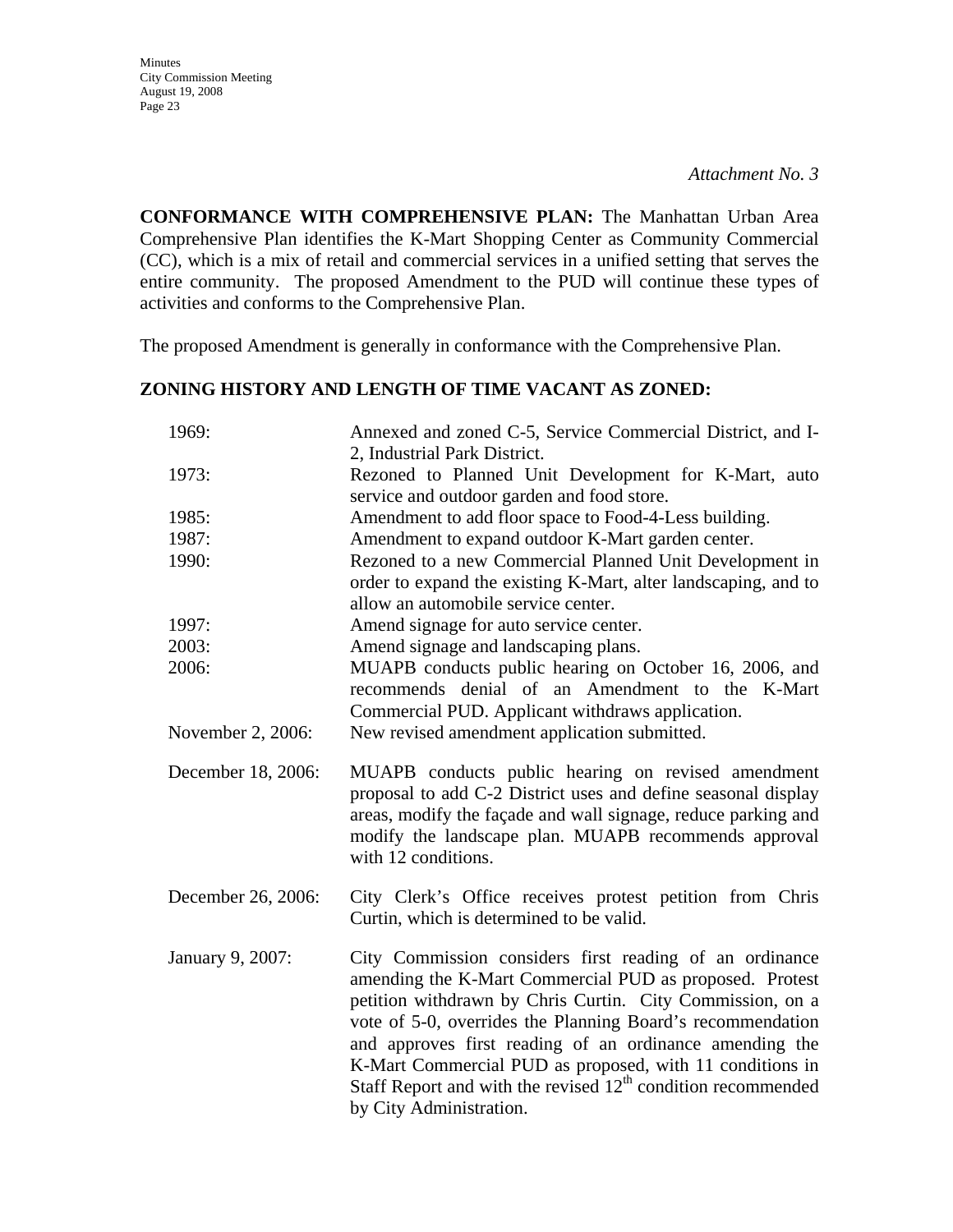January 23, 2007: City Commission approves Ordinance No. 6603 amending the K-Mart Commercial PUD as proposed, with 11 conditions in Staff Report and revised  $12<sup>th</sup>$  condition recommended by City Administration.

#### **CONSISTENCY WITH INTENT AND PURPOSE OF THE ZONING ORDINANCE:**

The intent and purpose of the Zoning Regulations is to protect the public health, safety, and general welfare; regulate the use of land and buildings within zoning districts to assure compatibility; and to protect property values. The PUD Regulations are intended to provide a maximum choice of living environments by allowing a variety of housing and building types; a more efficient land use than is generally achieved through conventional development; a development pattern that is in harmony with land use density, transportation facilities and community facilities; and a development plan which addresses specific needs and unique conditions of the site which may require changes in bulk regulations or layout.

The proposed Amendment is consistent with the intent and purposes of the Zoning Regulations, and the intent of the PUD Regulations

**RELATIVE GAIN TO THE PUBLIC HEALTH, SAFETY AND WELFARE THAT DENIAL OF THE REQUEST WOULD ACCOMPLISH, COMPARED WITH THE HARDSHIP IMPOSED UPON THE APPLICANT:** There appears to be no relative gain to the public, which denial would accomplish. No adverse impacts to the public are expected. There may be a hardship to the applicant if the amendment is denied.

**ADEQUACY OF PUBLIC FACILITIES AND SERVICES:** Adequate public utilities and facilities are available to serve the PUD.

**OTHER APPLICABLE FACTORS:** None.

#### **STAFF COMMENTS:**

City Administration recommends approval of the proposed Amendment(s) of the K-Mart Commercial Planned Unit Development and Ordinance No. 4635, with one (1) condition of approval.

1. The 1,302 square foot tract of land located at the northwest corner of Lot 1, KMART Addition shall be rezoned from PUD, Commercial Planned Unit Development to C-5, Highway Service Commercial District.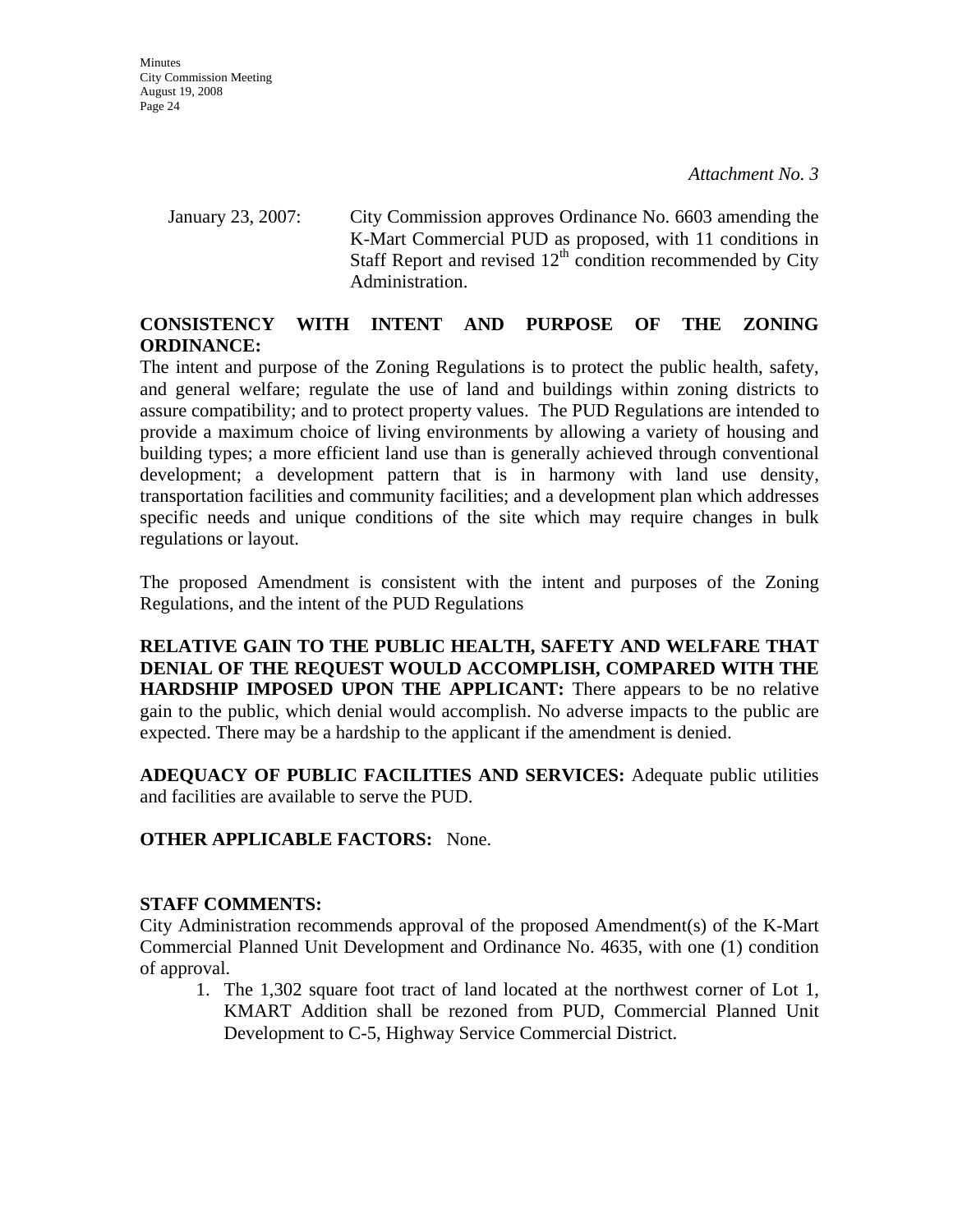### **ALTERNATIVES:**

- 1. Recommend approval of the proposed Amendment(s) of the K-Mart Commercial Planned Unit Development and Ordinance No. 4635, stating the basis for such recommendation.
- 2. Recommend denial of the proposed Amendment of the K-Mart Commercial Planned Unit Development and Ordinance No. 4635 stating the specific reasons for denial.
- 3. Table the proposed Amendment to a specific date, for specifically stated reasons.

## **POSSIBLE MOTION:**

The Manhattan Urban Area Planning Board recommends approval of the proposed Amendment of the K-Mart Commercial Planned Unit Development and Ordinance No. 4635, based on the findings in the Staff Report, with the one (1) condition of approval as recommended by City Administration.

**PREPARED BY:** Chad Bunger, Planner

**DATE:** July 25, 2008

CB/vr 08057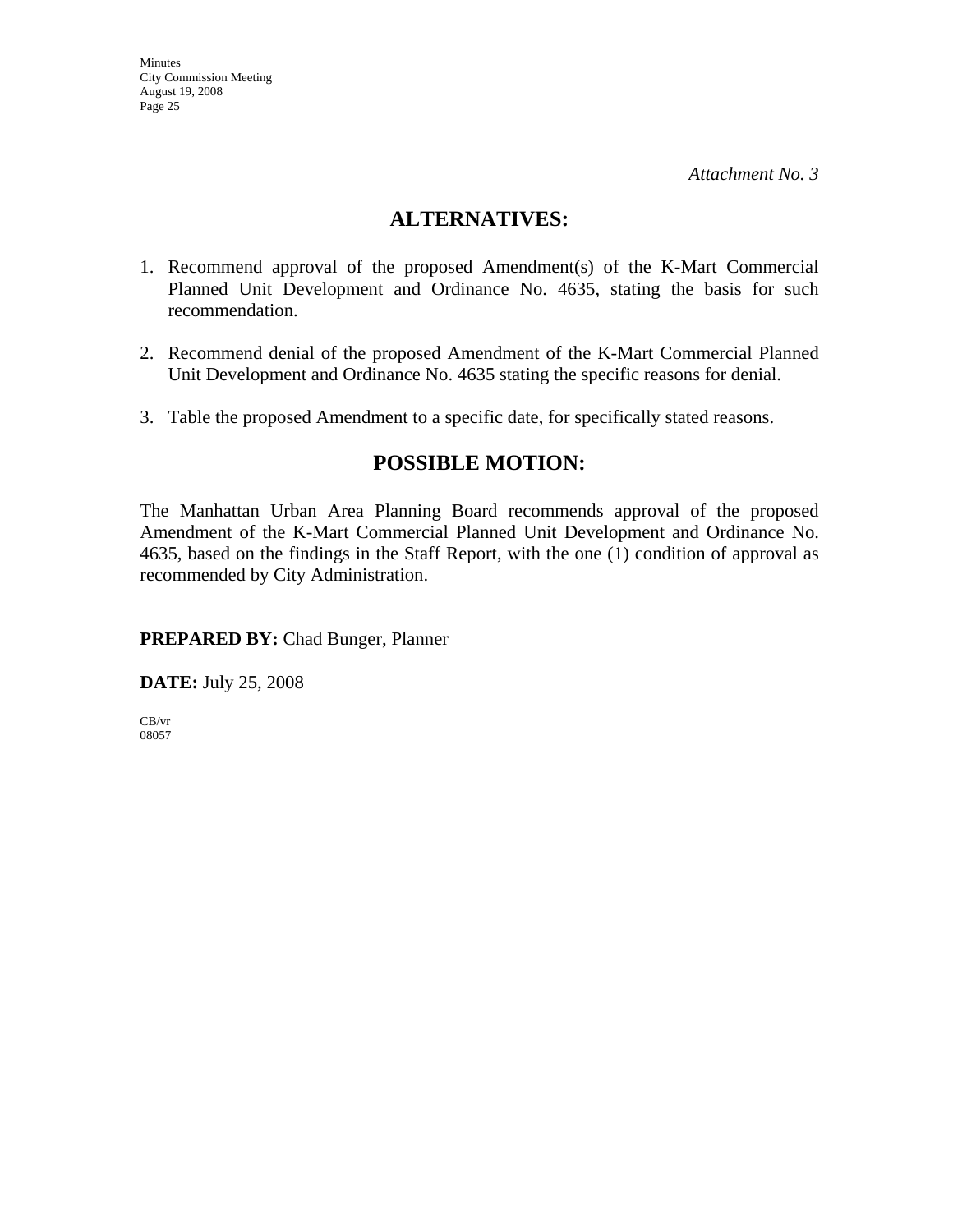#### **STAFF REPORT**

#### **ON AN APPLICATION TO REZONE PROPERTY**

**FROM:** Commercial PUD, Planned Unit Development

**TO:** C-5, Highway Service Commercial District

**APPLICANT:** Justin Zarger

**ADDRESS:** 11525 Luning Road, Saint George, KS 66502.

**OWNER:** MKKM, LLC.

**ADDRESS:** 4901 Warnall Road, Suite 10, Kansas City, MO 64112.

**LOCATION:** K-Mart Shopping Center at 401 E. Poyntz Avenue.

**AREA:** 1,302 square feet of Lot 1, KMART Addition

**DATE OF PUBLIC NOTICE PUBLICATION:** July 14, 2008

#### **DATE OF PUBLIC HEARING: PLANNING BOARD:** August 4, 2008 **CITY COMMISSION:** August 19, 2008

**EXISTING USE:** Open, landscape area associated with the driveway and parking spaces of the K-Mart Shopping Center

**PHYSICAL AND ENVIRONMENTAL CHARACTERISTICS:** The area to be rezoned is a relatively flat, manicured lawn area associated with the driveway and parking spaces on the northwest corner of the K-Mart Shopping Center.

#### **SURROUNDING LAND USE AND ZONING:**

- **(1) NORTH:** Highway service commercial uses, including automotive service businesses, C-5, Highway Service Commercial District.
- **(2) SOUTH:** Sarber Lane, restaurant, grocery and furniture stores, auto repair; PUD and C-5 District.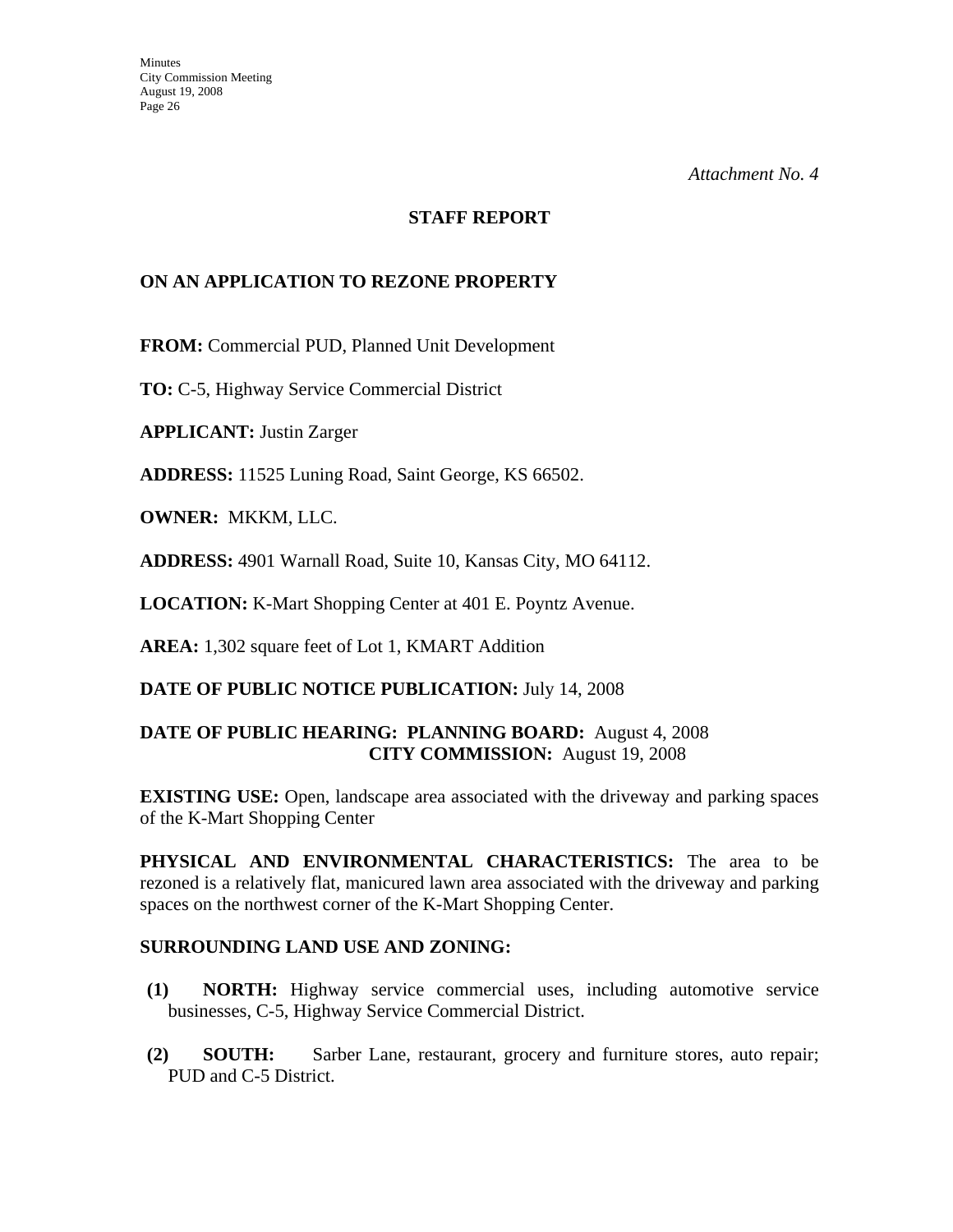- **(3) EAST:** K-Mart Shopping Center, Town East retail shopping center, undeveloped highway service commercial lot: PUD, C-2, Neighborhood Shopping District and C-5 District.
- **(4) WEST:** Machine shop, automotive repair businesses and retail shopping center; C-5 District and PUD.

**GENERAL NEIGHBORHOOD CHARACTER:** The neighborhood is a mix of service commercial and retail uses. The service commercial uses include automotive repair businesses, and a machine shop. The retail uses in the general area include the K-Mart shopping center, Town East shopping center, the shopping center where Hobby Lobby, and Hastings Book and Video store is located, a grocery store and a furniture store. Also in the area is a restaurant.

**SUITABILITY OF SITE FOR USES UNDER CURRENT ZONING:** The 1,302 square foot tract of land proposed to be rezoned is a manicured lawn area as part of the landscaping plan for the K-Mart Commercial PUD.

**COMPATIBILITY OF PROPOSED DISTRICT WITH NEARBY PROPERTIES AND EXTENT TO WHICH IT MAY HAVE DETRIMENTAL AFFECTS:** The proposed rezoning should not adversely impact surrounding properties. The purpose of the rezoning is to allow the applicant to purchase the tract to combine it with the proposed Lot 2, KMART Addition Unit Two, to have adequate access width for the pole portion of the flag lot associated with Bonzwitz Machine Shop. The adjoining property to the east is the K-Mart shopping center, zoned PUD, which is the parent tract of the tract to be rezoned. Rezoning the tract from PUD to C-5 should not adversely affect the shopping center, or its existing uses. A request to amend the approved Final Plan of the K-Mart Commercial PUD accompanies this rezoning to address the changes in the Landscape Plan. To the immediate north is the proposed lot that will be joined with the subject site, to create proposed Lot 2. To the south are the Sarber Lane right-of-way, a restaurant, furniture stores, and a grocery store. To the west are auto service related businesses.

The site is within a well-head protection area that prohibits underground storage of liquid fuel. Although the site is to be part of proposed Lot 2, which has an established business located on it, future developments will be prohibited from installing underground storage tanks for liquid fuel.

**7. CONFORMANCE WITH COMPREHENSIVE PLAN:** The site is shown on the Future Land Use Map for the Northeast Planning Area as Community Commercial (CC). The applicable policies include:

COMMUNITY COMMERCIAL (CC)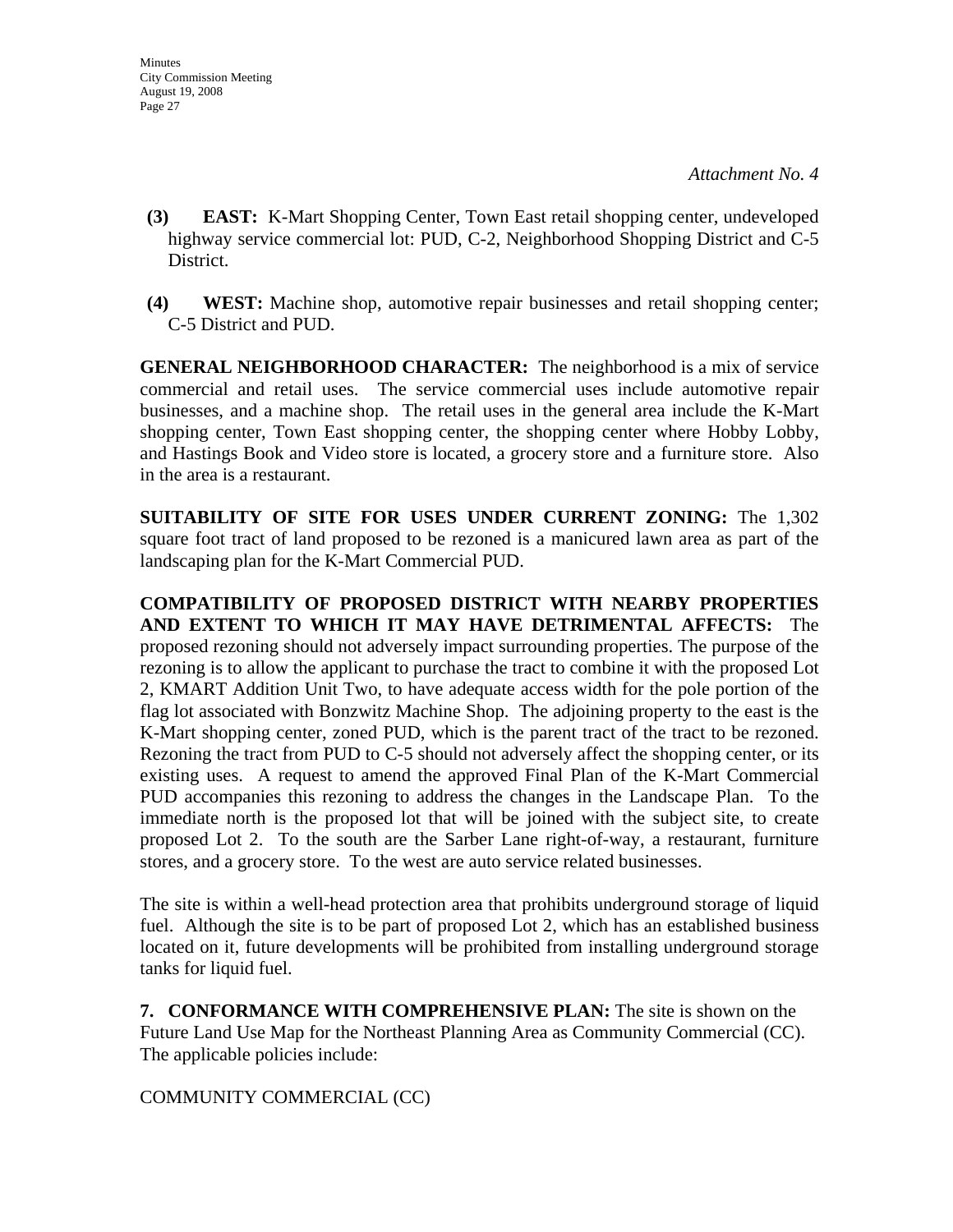#### *CC 1: Characteristics*

Community Commercial Centers provide a mix of retail and commercial services in a concentrated and unified setting that serves the local community and may also provide a limited draw for the surrounding region. These centers are typically anchored by a larger national chain, between 120,000 and 250,000 square feet, which may provide sales of a variety of general merchandise, grocery, apparel, appliances, hardware, lumber, and other household goods. Centers may also be anchored by smaller uses, such as a grocery store, and may include a variety of smaller, complementary uses, such as restaurants, specialty stores (such as books, furniture, computers, audio, office supplies, or clothing stores), professional offices and health services. The concentrated, unified design of a community commercial center allows it to meet a variety of community needs in a "one-stop shop" setting, minimizing the need for multiple vehicle trips to various commercial areas around the community. Although some single use highway-oriented commercial activities will continue to occur in some areas, this pattern of development is generally not encouraged.

#### *CC 2: Location*

Community Commercial Centers should be located at the intersection of one or more major arterial streets. They may be located adjacent to urban residential neighborhoods and may occur along major highway corridors as existing uses become obsolete and are phased out and redeveloped over time. Large footprint retail buildings (often known as "big-box" stores) shall only be permitted in areas of the City where adequate access and services can be provided.

#### *CC 3: Size*

Typically require a site of between 10 and 30 acres.

### *CC 4: Unified Site Design*

A unified site layout and design character (buildings, landscaping, signage, pedestrian and vehicular circulation) shall be required and established for the center to guide current and future phases of development. Building and site design should be used to create visual interest and establish a more pedestrian-oriented scale for the center and between out lots.

#### *CC 5: Architectural Character*

Community Commercial Centers shall be required to meet a basic level of architectural detailing, compatibility of scale with surrounding areas, pedestrian and bicycle access, and mitigation of negative visual impacts such as large building walls, parking areas, and service and loading areas. While these requirements apply to all community commercial development, they are particularly important to consider for larger footprint retail buildings, or "big-box" stores. A basic level of architectural detailing shall include, but not be limited to, the following:

- Façade and exterior wall plane projections or recesses;
- Arcades, display windows, entry areas, awnings, or other features along facades facing public streets;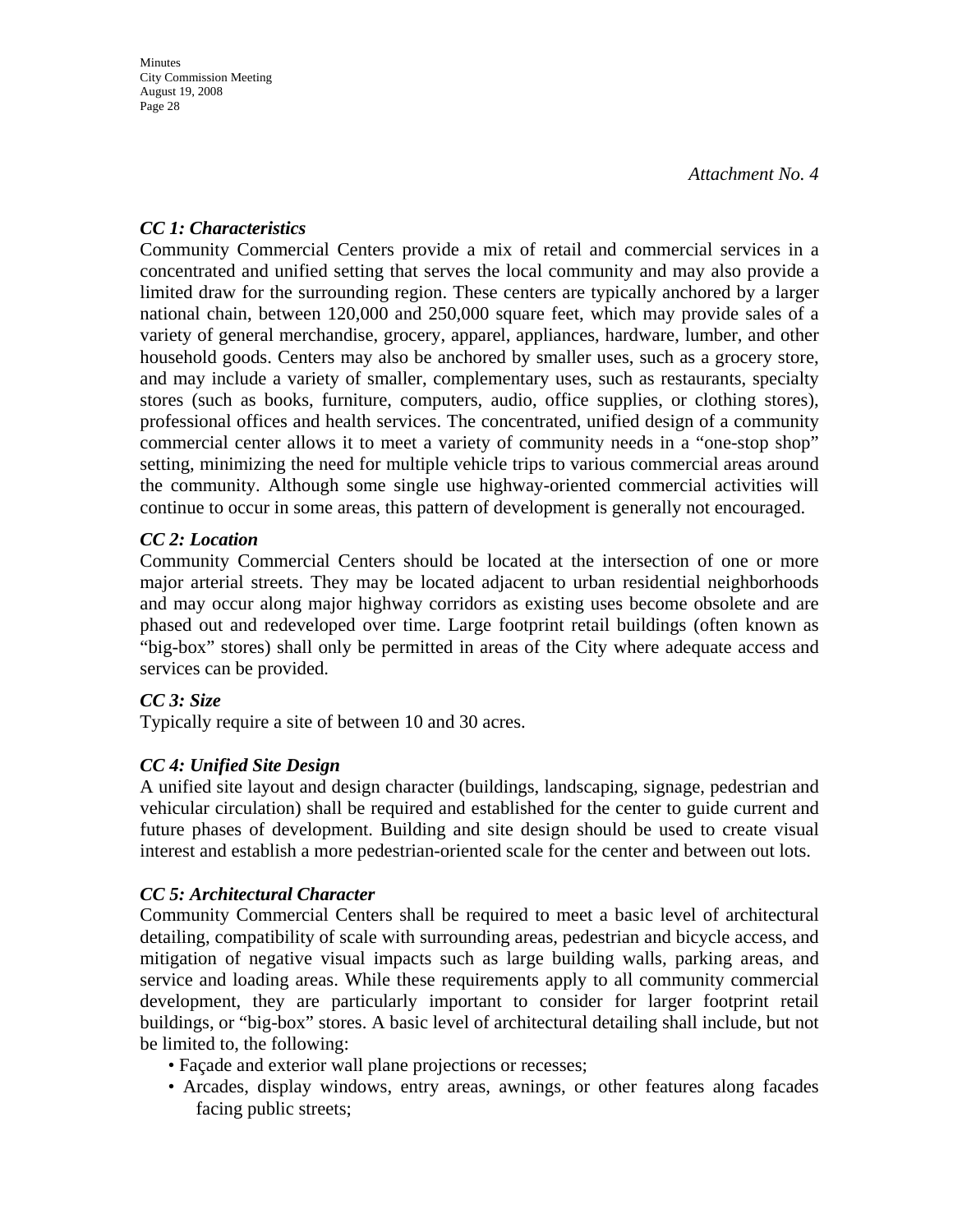• Building facades with a variety of detail features (materials, colors, and patterns); and

• High quality building materials.

#### *CC 6: Organization of Uses*

Community commercial services should be concentrated and contained within planned activity centers, or nodes, throughout the community. Within each activity center or node, complementary uses should be clustered within walking distance of each other to facilitate efficient, "one-stop shopping", and minimize the need to drive between multiple areas of the center. Large footprint retail buildings, or "big-box" stores, should be incorporated as part of an activity center or node along with complementary uses. Isolated single store developments are strongly discouraged.

#### *CC 7: Parking Design and Layout*

Uninterrupted expanses of parking should be avoided. Parking areas should be broken into smaller blocks divided by landscaping and pedestrian walkways. Parking areas should be distributed between the front and sides of buildings, or front and rear, rather than solely in front of buildings to the extent possible.

#### *CC 8: Circulation and Access*

Clear, direct pedestrian connections should be provided through parking areas to building entrances and to surrounding neighborhoods or streets. Integrate main entrances or driveways with the surrounding street network to provide clear connections between uses for vehicles, pedestrians, and bicycles.

The proposed C-5 District is generally in conformance to the Comprehensive Plan. The single-use highway service activity is generally discouraged to reduce multiple vehicle trips to the location. The proposed rezoning site is to be combined with an adjoining tract to the north for proposed Lot 2, KMART Addition, Unit 2. The proposed Lot 2 of the subdivision is a single-use, service commercial site that the Plan recognizes may occur in the area.

#### **ZONING HISTORY AND LENGTH OF TIME VACANT AS ZONED:**

| 1969: | Annexed and zoned C-5, Service Commercial District, and I-     |
|-------|----------------------------------------------------------------|
|       | 2, Industrial Park District.                                   |
| 1973: | Rezoned to Planned Unit Development for K-Mart, auto           |
|       | service and outdoor garden and food store.                     |
| 1985: | Amendment to add floor space to Food-4-Less building.          |
| 1987: | Amendment to expand outdoor K-Mart garden center.              |
| 1990: | Rezoned to a new Commercial Planned Unit Development in        |
|       | order to expand the existing K-Mart, alter landscaping, and to |
|       | allow an automobile service center.                            |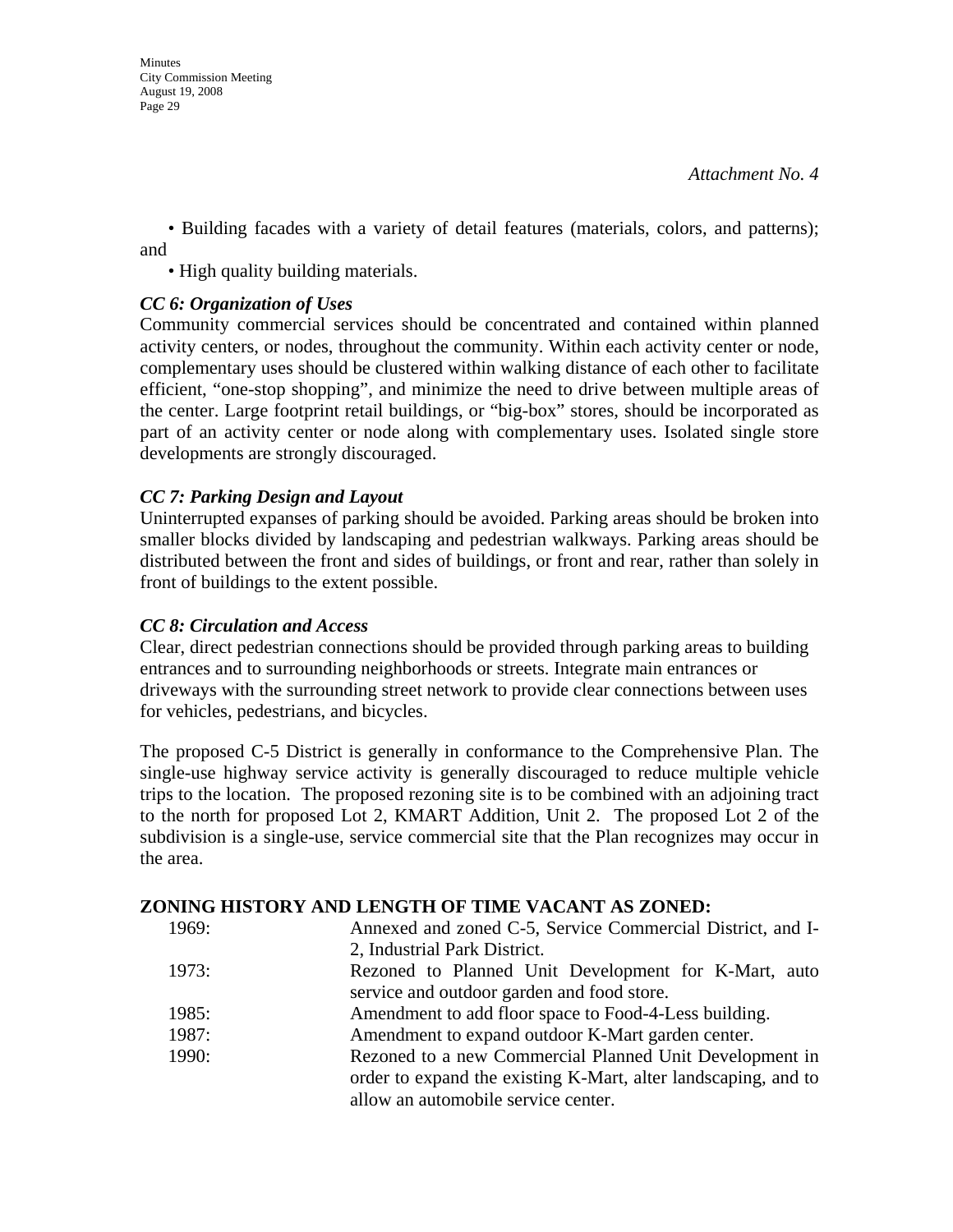| 1997:<br>2003:<br>2006: | Amend signage for auto service center.<br>Amend signage and landscaping plans.<br>MUAPB conducts public hearing on October 16, 2006, and<br>recommends denial of an Amendment to the K-Mart<br>Commercial PUD. Applicant withdraws application.                                                                                                                                                                                                                   |
|-------------------------|-------------------------------------------------------------------------------------------------------------------------------------------------------------------------------------------------------------------------------------------------------------------------------------------------------------------------------------------------------------------------------------------------------------------------------------------------------------------|
| November 2, 2006:       | New revised amendment application submitted.                                                                                                                                                                                                                                                                                                                                                                                                                      |
| December 18, 2006:      | MUAPB conducts public hearing on revised amendment<br>proposal to add C-2 District uses and define seasonal display<br>areas, modify the façade and wall signage, reduce parking and<br>modify the landscape plan. MUAPB recommends approval<br>with 12 conditions.                                                                                                                                                                                               |
| December 26, 2006:      | City Clerk's Office receives protest petition from Chris<br>Curtin, which is determined to be valid.                                                                                                                                                                                                                                                                                                                                                              |
| January 9, 2007:        | City Commission considers first reading of an ordinance<br>amending the K-Mart Commercial PUD as proposed. Protest<br>petition withdrawn by Chris Curtin. City Commission, on a<br>vote of 5-0, overrides the Planning Board's recommendation<br>and approves first reading of an ordinance amending the<br>K-Mart Commercial PUD as proposed, with 11 conditions in<br>Staff Report and with the revised $12th$ condition recommended<br>by City Administration. |
| January 23, 2007:       | City Commission approves Ordinance No. 6603 amending the<br>K-Mart Commercial PUD as proposed, with 11 conditions in<br>Staff Report and revised $12th$ condition recommended by City                                                                                                                                                                                                                                                                             |

#### **CONSISTENCY WITH INTENT AND PURPOSE OF THE ZONING ORDINANCE:**

Administration.

The intent and purpose of the Zoning Regulations is to protect the public health, safety, and general welfare; regulate the use of land and buildings within zoning districts to assure compatibility; and to protect property values. The C-5 District is designed to provide for businesses offering accommodations, supplies, or services to motorists, and for certain specialized activities which require access to major streets and highways. The tract to be rezoned will be combined with an abutting tract to the north to form Lot 2 of the proposed KMART Addition, Unit Two. The proposed lot has an existing automotive machine shop located on it, which is consistent with the intent of the C-5 District.